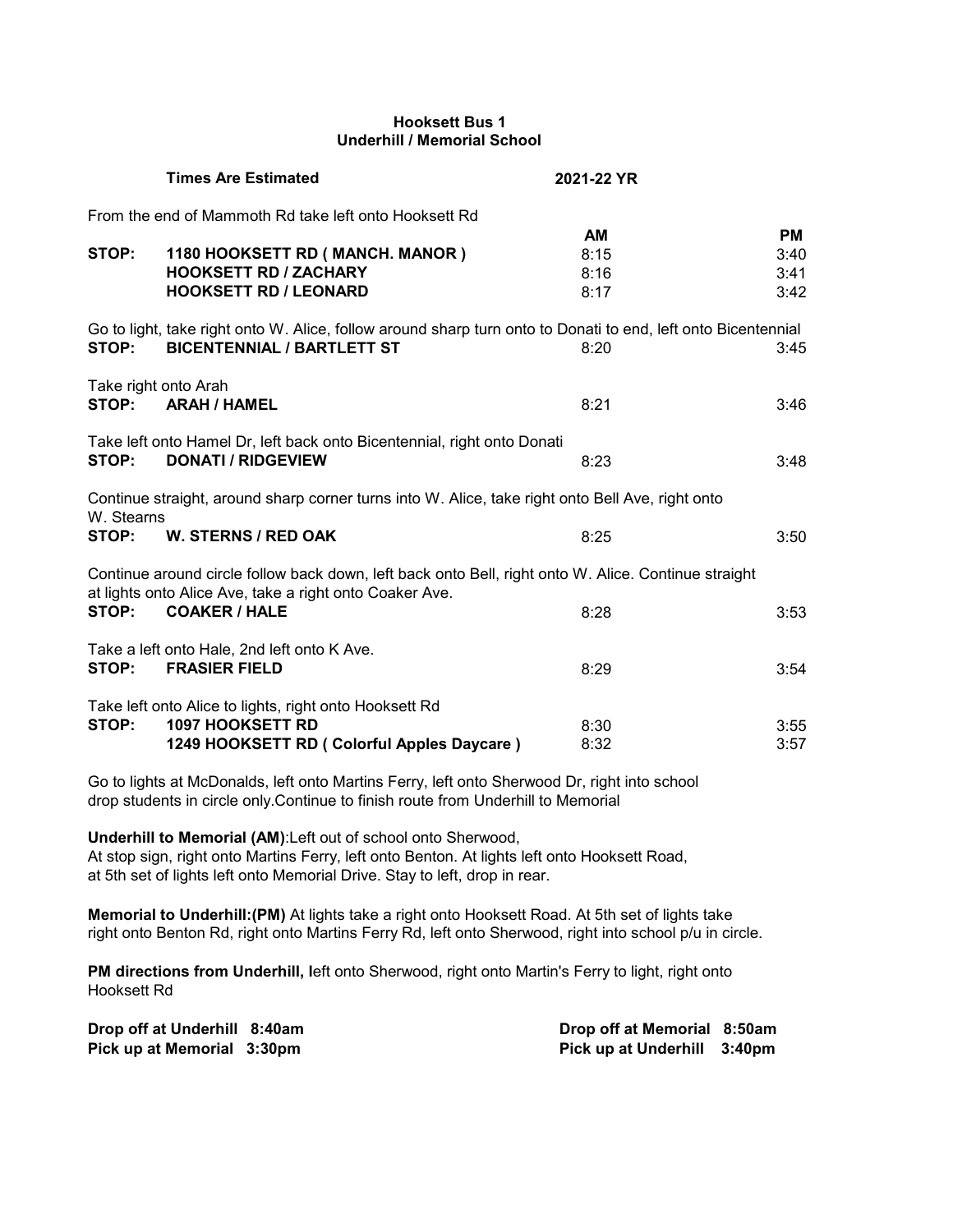### **Hooksett Bus 2 Underhill / Memorial School**

# **Times Are Estimated 2021-22 YR**

Right onto King St to stop sign, right onto Rockingham Rd to lights, right onto Lond. Tpk, right onto Farmer Rd

|                        |                                      | <b>AM</b> | <b>PM</b> |
|------------------------|--------------------------------------|-----------|-----------|
| STOP:                  | <b>FARMER / SPRUCE</b>               | 8:20      | 3:50      |
|                        | <b>117 FARMER RD</b>                 | 8:20      | 3:50      |
|                        | <b>FARMER / HERITAGE</b>             | 8:20      | 3:50      |
|                        | <b>FARMER / LEGACY / LANTERN</b>     | 8:21      | 3:51      |
|                        | Continue straight onto Legacy        |           |           |
| STOP:                  | <b>LEGACY / GAILOR</b>               | 8:22      | 3:52      |
|                        | Take a left onto Gailor              |           |           |
| STOP:                  | <b>GAILOR / CARMEL</b>               | 8:23      | 3:53      |
|                        | Take a left onto Hills Rd            |           |           |
|                        | STOP: HILLS / GARDEN SONG (2nd Ent.) | 8:24      | 3:54      |
| <b>Right onto Park</b> |                                      |           |           |
| STOP:                  | <b>PARK / GAILOR</b>                 | 8:25      | 3:55      |
|                        | <b>PARK / JAIME</b>                  | 8:25      | 3:55      |
|                        |                                      |           |           |
|                        | Take a left onto Quarry Rd           |           |           |
| STOP:                  | <b>13 QUARRY</b>                     | 8:26      | 3:56      |
|                        | <b>6 QUARRY RD</b>                   | 8:27      | 3:57      |
|                        | Take a right onto Auburn Rd          |           |           |
| STOP:                  | <b>AUBURN / SARGENT</b>              | 8:29      | 3:59      |
|                        | <b>38 AUBURN RD</b>                  | 8:29      | 3:59      |
|                        | 27 AUBURN RD                         | 8:30      | 4:00      |
|                        | <b>AUBURN / WOODSTONE</b>            | 8:30      | 4:00      |
|                        | <b>8 AUBURN RD</b>                   | 8:31      | 4:01      |

Continue to end, right onto Londonderry Tpk, at lights take left onto Whitehall Rd, at next lights go straight across onto Martin's Ferry, left onto Sherwood, right into Underhill School, drop students off in circle

**Underhill to Memorial**:Left out of school onto Sherwood,

At stop sign, right onto Martins Ferry, left onto Benton. At lights left onto Hooksett Road, at 5th set of lights left onto Memorial Drive. Stay to left, drop in rear.

**Memorial to Underhill:(PM)** At lights take a right onto Hooksett Road. At 5th set of lights take right onto Benton Rd, right onto Martins Ferry Rd, left onto Sherwood, right into school p/u in circle.

**PM directions from Underhill**, take a left out onto Sherwood, right onto Martin's Ferry, at lights go straight across onto Whitehall Rd, at next lights take a right onto Londonderry Tpk(By-Pass 28), 1st left onto Farmer Rd

**Drop off at Underhill 8:40am Drop of at Memorial 8:50am Pick up at Memorial 3:35pm Pick up at Underhill 3:45pm**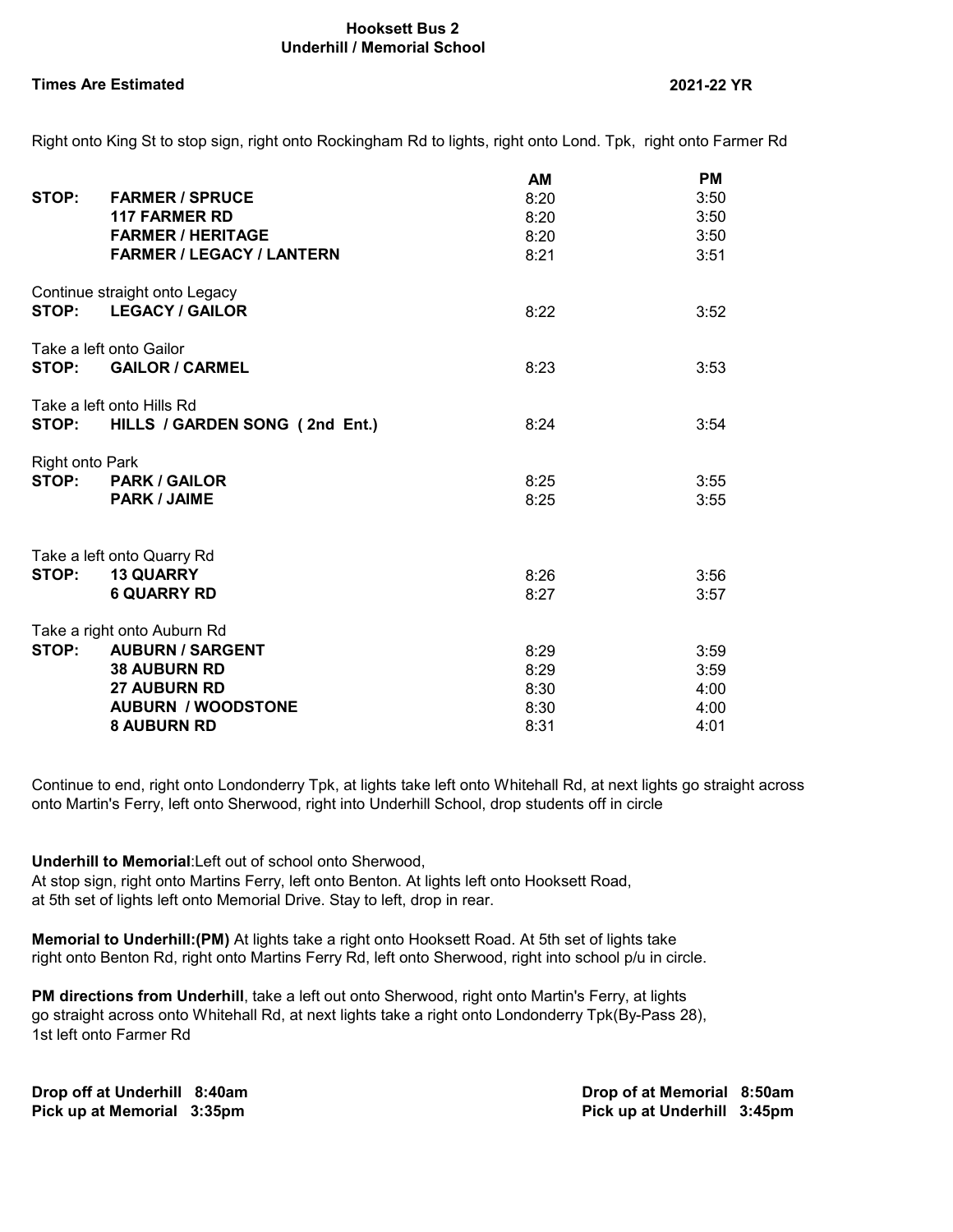# **Hooksett Bus 3 Underhill / Memorial School**

Right onto King St to stop sign, right onto Rockingham Rd to lights, right onto Londonderry Tpk to K Mart,

# **Times Are Estimated 2021-22 YR**

|       | turn around in K Mart parking lot to reverse direction back onto Londonderry Tpk |           |           |
|-------|----------------------------------------------------------------------------------|-----------|-----------|
|       |                                                                                  | <b>AM</b> | <b>PM</b> |
| STOP: | 198 LONDONDERRY TPK (Ark Learning Center)                                        | 8:15      | 3:42      |
|       | <b>LONDONDERRY TPK / WAYNES WAY</b>                                              | 8:17      | 3:44      |
|       | Take a left onto Joanne Dr., right onto Cindy                                    |           |           |
| STOP: | <b>CINDY / HELEN</b>                                                             | 8:19      | 3:46      |
|       | Take left onto Helen                                                             |           |           |
| STOP: | <b>HELEN / MARCEL WAY</b>                                                        | 8:20      | 3:47      |
|       | At stop sign take right onto Joanne Dr                                           |           |           |
|       | STOP: 51 JOANNE DR                                                               | 8:21      | 3:48      |
|       | <b>JOANNE / AUBURN</b>                                                           | 8:21      | 3:48      |
|       | Right onto Auburn Rd                                                             |           |           |
|       | STOP: AUBURN / QUARRY                                                            | 8:23      | 3:50      |
|       | Take a left onto Quarry to end, left onto Garlan                                 |           |           |
|       | STOP: GARLAN / HERITAGE / BARBERRY                                               | 8:24      | 3:51      |
|       | Continue straight onto Barberry                                                  |           |           |
| STOP: | <b>BARBERRY / MISTY</b>                                                          | 8:25      | 3:52      |
|       | Take a right onto Misty                                                          |           |           |
|       | STOP: MISTY/FARMER                                                               | 8:26      | 3:53      |
|       | Take a left onto Farmer Rd                                                       |           |           |
| STOP: | <b>56 FARMER RD</b>                                                              | 8:27      | 3:54      |
|       | <b>FARMER / GREYSTONE</b>                                                        | 8:28      | 3:55      |
|       | <b>FARMER / WHITEHALL TERR.</b>                                                  | 8:29      | 3:56      |

Go to stop sign, right onto Lond. Tpk to light, at light left onto Whitehall to light, cross over onto Martin's Ferry left onto Sherwood, right into Underhill School, drop students off in circle

**Underhill to Memorial**:Left out of school onto Sherwood, At stop sign, right onto Martins Ferry, left onto Benton. At lights left onto Hooksett Road, at 5th set of lights left onto Memorial Drive. Stay to left, drop in rear.

| Drop off at Underhill 8:40am | Drop of at Memorial 8:50am  |  |
|------------------------------|-----------------------------|--|
| Pick up at Memorial 3:25pm   | Pick up at Underhill 3:35pm |  |

**PM directions from Underhill**, take a left out onto Sherwood, right onto Martin's Ferry, at lights go straight across onto Whitehall Rd, at next lights take a right onto Londonderry Tpk(By-Pass 28)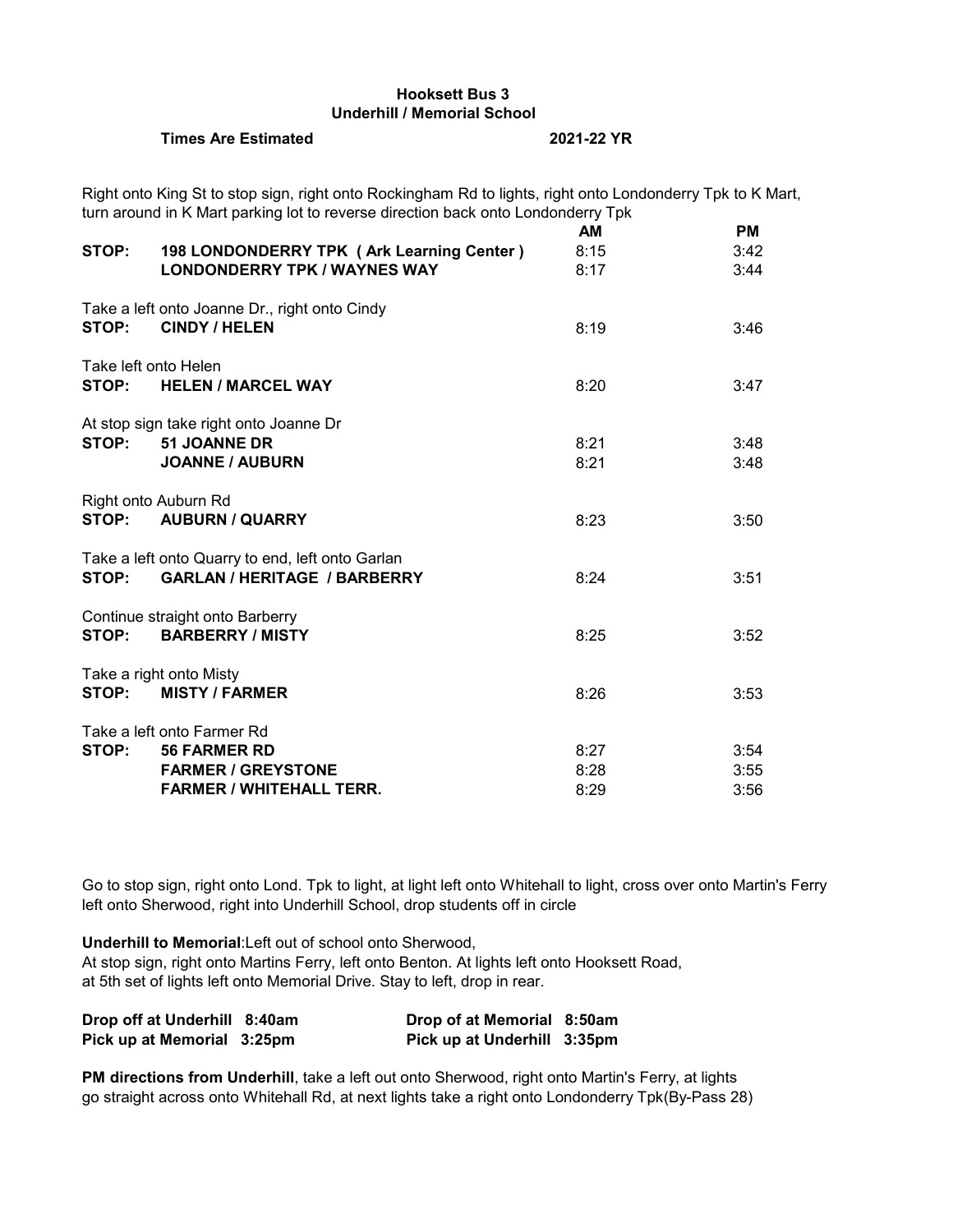#### **Hooksett Bus 4 Underhill / Memorial School AM**

#### **Times Are Estimated 2021-22 YR**

**AM**

From lot take a right onto King St, right onto Rockingham, continue straight across at light onto Wellington Rd At the 4th set of lights take a right onto Mammoth Rd, Continue for approx. 1 mile, right onto Smyth Rd.

| STOP: | <b>1200 SMYTH RD</b><br><b>1212 SMYTH RD</b><br><b>SMYTH / LEDA</b><br><b>SMYTH / JACOB</b>                                                                         | 8:05<br>8:05<br>8:07<br>8:07 |
|-------|---------------------------------------------------------------------------------------------------------------------------------------------------------------------|------------------------------|
| STOP: | Take a left onto Johns Dr, left onto Fieldstone<br>16 FIELDSTONE RD (Neighborhood stop)<br><b>FIELDSTONE / JOHNS / BIRCHWOOD</b><br><b>JOHNS DR / FIELDSTONE DR</b> | 8:09<br>8:10<br>8:11         |
| STOP: | Continue to end, take left onto Smyth Rd<br><b>1284 SMYTH RD</b>                                                                                                    | 8:13                         |
| STOP: | Take left onto Prescott Heights, left onto Rock Forest around cul-de-sac<br><b>ROCK FOREST / PRESCOTT HEIGHTS</b>                                                   | 8:16                         |
|       | Take right onto Prescott Heights<br>STOP: 6 PRESCOTT HEIGHTS                                                                                                        | 8:18                         |
| STOP: | At stop sign take left onto Smyth Rd<br><b>1286 SMYTH RD</b><br><b>1297 SMYTH RD</b>                                                                                | 8:19<br>8:19                 |
| STOP: | Continue to end, take right onto Londonderry Tpk<br><b>52 LONDONDERRY TPK</b>                                                                                       | 8:22                         |
| STOP: | Take next right onto Brookview Drive<br>58 BROOKVIEW DR (Neighborhood Stop)<br><b>BROOKVIEW DR / SOPHIE CIR</b>                                                     | 8:25<br>8:27                 |

Back in to Sophie Cir to reverse direction back down Brookview Dr to stop sign, right onto Londonderry Tpk to light, right onto Rockingham Rd, 1st right onto Reading around to 1st left onto Cardinal Rd, left back onto Rockingham Rd

| STOP: | <b>ROCKINGHAM / N. READING</b>                         |                | 8:32 |
|-------|--------------------------------------------------------|----------------|------|
|       | Right at light onto Londonderry Tpk, go approx. 1 mile |                |      |
| STOP: | <b>145 LONDONDERRY TPK</b>                             | (Tic Tat Tots) | 8:37 |
|       | <b>167 LONDONDERRY TPK</b>                             | (DAYCARE)      | 8:39 |

Continue to light, take left onto Whitehall Rd, go thru light onto Martins Ferry, left onto Sherwood, take a right into Underhill School, drop students off in circle

**(AM) Underhill to Memorial**: Left out of school onto Sherwood, at stop sign take right onto Martins Ferry. Take left onto Benton. At lights left onto Hooksett Road, at 5th set of lights take left onto Memorial Drive. Stay to left, drop in back of school.

**Drop off at Underhill 8:40am Drop off at Memorial 8:50am**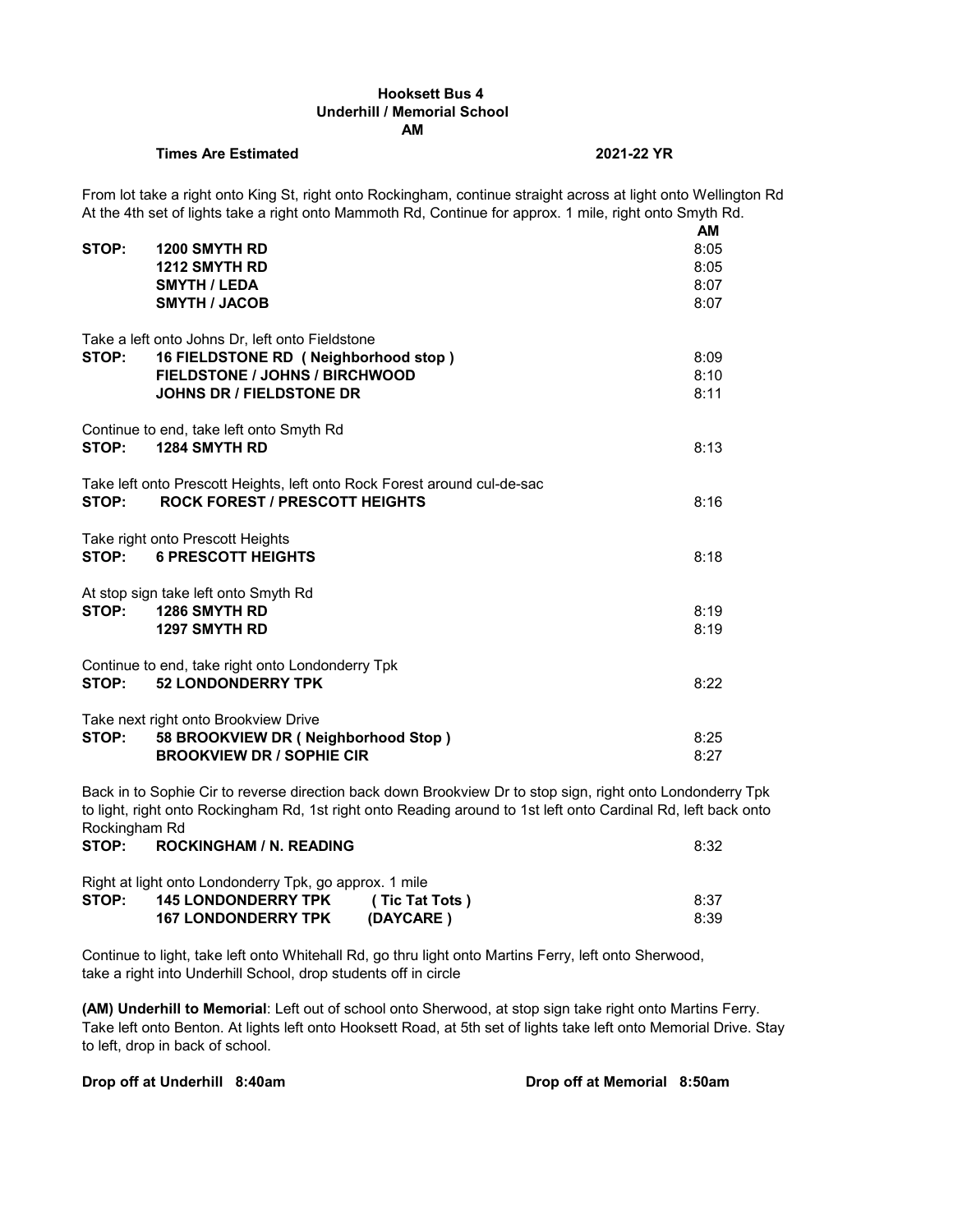#### **Hooksett Bus 4 Underhill / Memorial School PM**

# **Times Are Estimated 2021-22 YR**

From lot take a right onto King St, right onto Rockingham, continue straight across at light onto Wellington Rd At the 4th set of lights take a right onto Mammoth Rd, Continue for approx. 1 mile, right onto Smyth Rd. **PM**

|       |                                                                                                            | <b>PM</b> |
|-------|------------------------------------------------------------------------------------------------------------|-----------|
| STOP: | 1200 SMYTH RD                                                                                              | 3:40      |
|       | <b>1212 SMYTH RD</b>                                                                                       | 3:40      |
|       | <b>SMYTH / LEDA</b>                                                                                        | 3:42      |
|       | <b>SMYTH / JACOB</b>                                                                                       | 3:42      |
|       |                                                                                                            |           |
|       | Take a left onto Johns, left onto Fieldstone                                                               |           |
| STOP: | 16 FIELDSTONE RD (Neighborhood Stop)                                                                       | 3:44      |
|       | FIELDSTONE / JOHNS / BIRCHWOOD                                                                             | 3:45      |
|       | JOHNS DR / FIELDSTONE DR                                                                                   | 3:46      |
|       |                                                                                                            |           |
|       | Continue to end, take left onto Smyth Rd                                                                   |           |
| STOP: | 1284 SMYTH RD                                                                                              | 3:48      |
|       |                                                                                                            |           |
|       | Take left onto Prescott Heights, left onto Rock Forest around cul-de-sac                                   |           |
| STOP: | <b>ROCK FOREST / PRESCOTT HEIGHTS</b>                                                                      | 3:51      |
|       |                                                                                                            |           |
|       | Take right onto Prescott Heights                                                                           |           |
|       | STOP: 6 PRESCOTT HEIGHTS                                                                                   | 3:53      |
|       |                                                                                                            |           |
|       | At stop sign take left onto Smyth Rd                                                                       |           |
| STOP: | 1286 SMYTH RD                                                                                              | 3:54      |
|       | 1297 SMYTH RD                                                                                              | 3:54      |
|       |                                                                                                            |           |
|       | At stop sign take left onto Smyth Rd to end, take left onto Londonderry Tpk                                |           |
| STOP: | <b>145 LONDONDERRY TPK</b><br>(Tic Tat Tots)                                                               | 3:56      |
|       | <b>167 LONDONDERRY TPK</b><br>(DAYCARE)                                                                    | 3:58      |
|       |                                                                                                            |           |
|       | Take right onto Auburn Rd, right onto Joanne Dr. to end, left onto Londonderry Tpk                         |           |
| STOP: | <b>52 LONDONDERRY TPK</b>                                                                                  | 4:03      |
|       |                                                                                                            |           |
|       | Take next right onto Brookview Drive                                                                       |           |
| STOP: | 58 BROOKVIEW DR (Neighborhood Stop)                                                                        | 4:06      |
|       | <b>BROOKVIEW DR / SOPHIE CIR</b>                                                                           | 4:08      |
|       |                                                                                                            |           |
|       | Back in to Sophie Cir to reverse direction back down Brookview Dr to stop sign, right onto Londonderry Tpk |           |
|       | to light. Take left onto Rockingham Rd                                                                     |           |
| STOP: | <b>ROCKINGHAM / N. READING</b>                                                                             | 4:13      |
|       |                                                                                                            |           |
|       | Continue to stop sign, take left onto King St. to 2nd entrance into terminal                               |           |
|       |                                                                                                            |           |

**(PM) Memorial to Underhill:** At lights take a right onto Hooksett Road. At 5th set of lights take right onto Benton Rd, right onto Martins Ferry Rd, left onto Sherwood, right into school p/u in circle.

**PM** directions from Underhill School: take a left back onto Sherwood, right onto Martin's Ferry, right onto Hooksett Rd, left onto Mammoth Rd, left onto Smyth Rd.

**Pick up at Memorial 3:25pm Pick up at Underhill 3:35pm**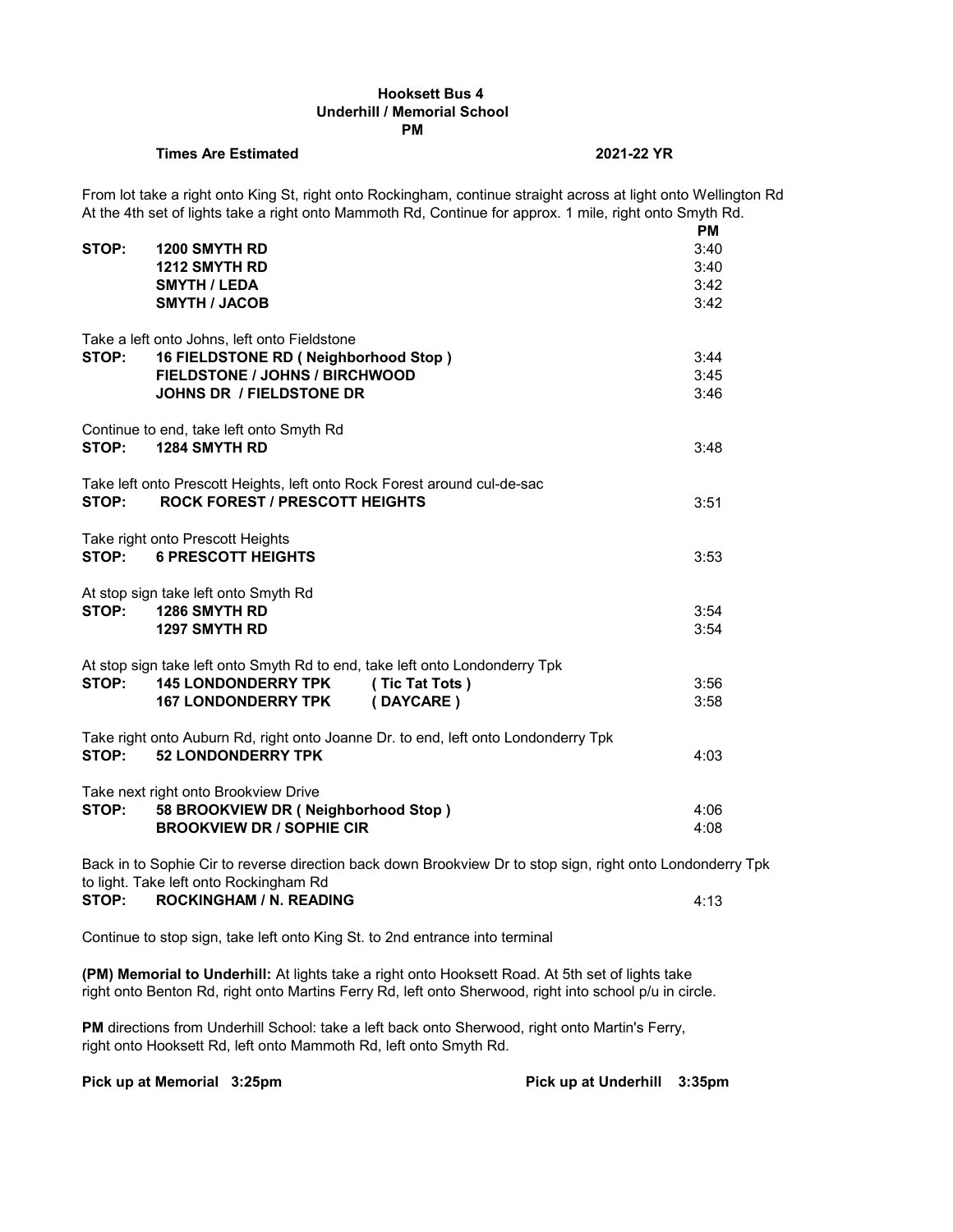# **Hooksett Bus 5 Underhill / Memorial School**

# **Times Are Estimated 2021-22 YR**

Take a left out of Cawley, go thru 2 sets of lights onto Martins Ferry, left onto Sherwood Take right into Underhill to reverse direction. Left onto Sherwood, right onto Martins Ferry

|       |                                                     | AМ   | PM.  |
|-------|-----------------------------------------------------|------|------|
| STOP: | <b>MARTIN'S FERRY / CEMETERY RD</b>                 | 8:15 | 3:37 |
|       | <b>29 MARTINS FERRY RD</b>                          | 8:15 | 3:37 |
|       | <b>MARTINS FERRY / MCALLISTER</b>                   | 8:16 | 3:38 |
|       |                                                     |      |      |
|       | Take a right onto Hooksett Rd, left onto Mammoth Rd |      |      |
| STOP: | <b>CARRINGTON FARMS APTS (2nd Driveway)</b>         | 8:19 | 3:41 |
|       | <b>112 MAMMOTH RD</b>                               | 8:19 | 3:41 |
|       | <b>92 MAMMOTH RD</b>                                | 8:20 | 3:42 |
|       | <b>MAMMOTH / SILVER</b>                             | 8:20 | 3:42 |
|       | <b>12 MAMMOTH RD</b>                                | 8:21 | 3:43 |
|       |                                                     |      |      |
|       | Take a left onto Rae Brook, go to cul-de-sac        |      |      |
| STOP: | <b>20 RAE BROOK</b>                                 | 8:23 | 3:45 |
|       | Continue on Rae Brook to end, right onto Mammoth Rd |      |      |
| STOP: | <b>23 A MAMMOTH RD</b>                              | 8:25 | 3:47 |
|       |                                                     |      |      |
|       | Take a right onto Golden Gate Dr                    |      |      |
| STOP: | <b>26 GOLDEN GATE DR</b>                            | 8:27 | 3:49 |
|       | <b>GOLDEN GATE / CASTLE</b>                         | 8:28 | 3:50 |
|       |                                                     |      |      |
|       | Take a left onto Castle Dr                          |      |      |
|       | STOP: CASTLE / MAMMOTH                              | 8:30 | 3:52 |
|       | Take right onto Mammoth Rd                          |      |      |
|       | STOP: 43 MAMMOTH RD                                 | 8:31 | 3:53 |
|       | <b>103 MAMMOTH RD</b>                               | 8:32 | 3:54 |
|       | <b>131 MAMMOTH RD</b>                               | 8:33 | 3:55 |

At lights bear right onto Hooksett Rd, next light take left onto Martin's Ferry, next left onto Sherwood, right into Underhill, drop students off in circle

**Underhill to Memorial**:Left out of school onto Sherwood,

At stop sign, right onto Martins Ferry, left onto Benton. At lights left onto Hooksett Road, at 5th set of lights left onto Memorial Drive. Stay to left, drop in rear.

**Memorial to Underhill:(PM)** At lights take a right onto Hooksett Road. At 5th set of lights take right onto Benton Rd, right onto Martins Ferry Rd, left onto Sherwood, right into school p/u in circle.

**Pick up at Memorial 3:25pm** 

**Drop off at Underhill 8:40am**<br> **Pick up at Memorial 3:25pm**<br> **Drop off at Memorial 3:35pm**<br>
Pick up at Underhill 3:35pm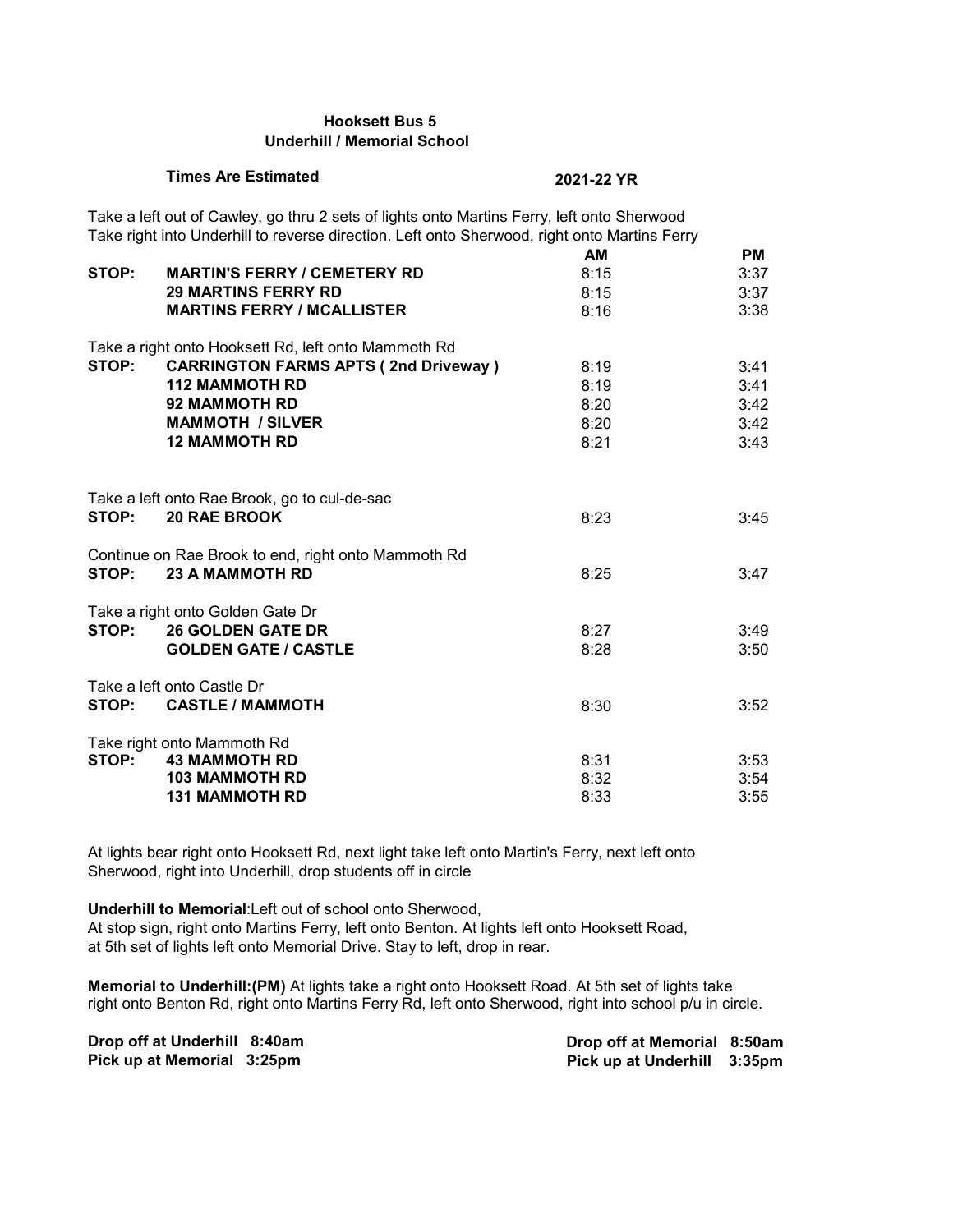#### **Hooksett Bus 6 Underhill / Memorial School**

### **Times Are Estimated 2021-22 YR**

| From Cawley, left onto Whitehall Rd to lights, right onto Londonderry Tpk to end, right onto<br>Hooksett Rd. go approx. 3 miles to Campus / College Park dr., left onto College Park, 1st right |                                         |      |           |
|-------------------------------------------------------------------------------------------------------------------------------------------------------------------------------------------------|-----------------------------------------|------|-----------|
| onto Merrimack St                                                                                                                                                                               |                                         | АM   | <b>PM</b> |
| STOP:                                                                                                                                                                                           | <b>MERRIMACK / VETERANS DR</b>          | 8:10 | 3:45      |
|                                                                                                                                                                                                 | <b>MERRIMACK / GRANITE</b>              | 8:10 | 3:45      |
|                                                                                                                                                                                                 | <b>52 MERRIMACK ST</b>                  | 8:11 | 3:46      |
|                                                                                                                                                                                                 | <b>70 MERRIMACK ST</b>                  | 8:11 | 3:46      |
|                                                                                                                                                                                                 | Take right onto Pleasant St             |      |           |
| STOP:                                                                                                                                                                                           | <b>PLEASANT / MERRIMACK</b>             | 8:13 | 3:48      |
|                                                                                                                                                                                                 | <b>43/40 PLEASANT ST</b>                | 8:13 | 3:48      |
|                                                                                                                                                                                                 | <b>32 PLEASANT ST</b>                   | 8:14 | 3:49      |
|                                                                                                                                                                                                 | <b>28 PLEASANT ST</b>                   | 8:14 | 3:49      |
|                                                                                                                                                                                                 | <b>12 PLEASANT ST</b>                   | 8:15 | 3:50      |
|                                                                                                                                                                                                 | <b>6 PLEASANT / COUNTRY VIEW CONDOS</b> | 8:15 | 3:50      |
|                                                                                                                                                                                                 |                                         |      |           |
|                                                                                                                                                                                                 |                                         |      |           |
|                                                                                                                                                                                                 |                                         |      |           |

| Take right onto Hooksett Rd, left onto Post Rd (across from Granite St.) |      |      |
|--------------------------------------------------------------------------|------|------|
| STOP: POST/MANOR                                                         | 8.18 | 3:53 |
| <b>POST / NORTHVIEW</b>                                                  | 8:19 | 3:54 |

Continue to end, take left onto Hooksett Rd to 2nd set of lights, right onto Memorial Dr., stay to left to rear of school

**Memorial to Underhill:(AM)** At lights take a right onto Hooksett Road. At 5th set of lights take right onto Benton Rd, right onto Martins Ferry Rd, left onto Sherwood, right into school drop in cir

**Underhill to Memorial (PM)** :Left out of school onto Sherwood, At stop sign, right onto Martins Ferry, left onto Benton. At lights left onto Hooksett Road, at 5th set of lights left onto Memorial Drive. Stay left to rear of school to pick up

**Drop off at Memorial 8:40am Drop off at Underhill 8:50am Pick up at Underhill 3:25pm**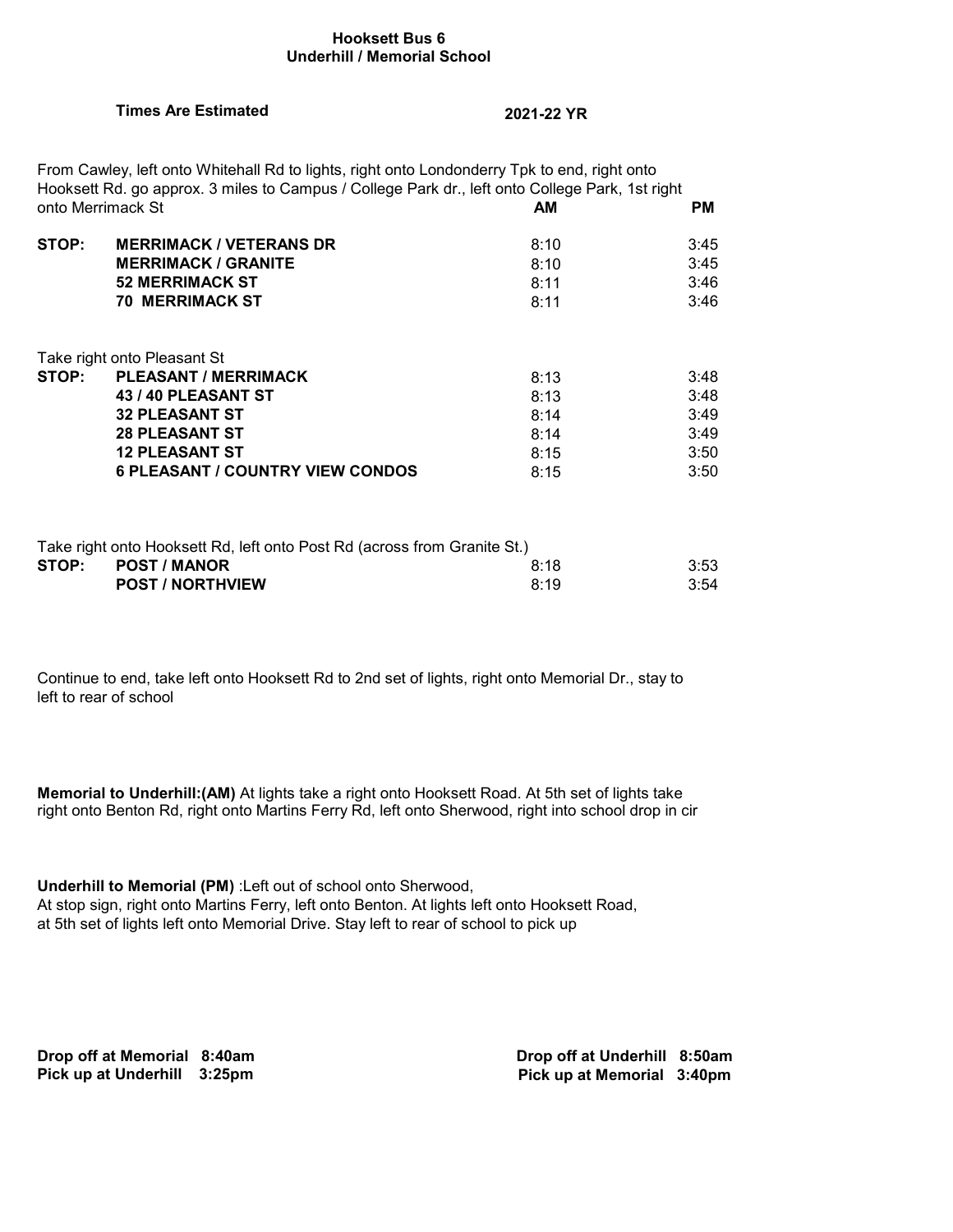#### **Hooksett Bus 7 Underhill / Memorial School**

# **Times Are Estimated 2021-22 YR**

From Cawley take a left onto Whitehall Rd, at lights take right onto Londonderry Tpk to end, take right onto Hooksett Rd for 3 miles to lights at College Park Dr.,take a left and follow across bridge to lights, take left onto W. River Rd, take 2nd right onto Hackett Hill

|       |                                                                             | AМ   | PМ   |
|-------|-----------------------------------------------------------------------------|------|------|
| STOP: | <b>HACKETT HILL RD / CATE RD</b>                                            | 8:10 | 3:55 |
|       | <b>84 HACKETT HILL RD</b>                                                   | 8:11 | 3:56 |
|       | <b>128B HACKETT HILL RD</b>                                                 | 8:13 | 3:58 |
|       | <b>130 HACKETT HILL RD</b>                                                  | 8:13 | 3:58 |
|       | <b>174B HACKETT HILL RD</b>                                                 | 8:14 | 3:59 |
|       | Take a right onto Corriveau Dr                                              |      |      |
| STOP: | <b>CORRIVEAU / VALLEYVIEW</b>                                               | 8:17 | 4:02 |
|       | <b>POINT OF CUL-DE-SAC</b>                                                  | 8:20 | 4:05 |
|       | Continue down Corriveau to end, take right onto Hackett Hill                |      |      |
| STOP: | <b>232 HACKET HILL RD</b>                                                   | 8:24 | 4:09 |
|       | Continue on Hackett Hill, take 2nd left onto Poore Rd                       |      |      |
| STOP: | <b>POORE / POORE INTERSECTION</b>                                           | 8:27 | 4:12 |
|       | Take right continuing on Poore Rd to end, take right back onto Hackett Hill |      |      |
| STOP: | <b>HACKETT HILL / BRIAR CT</b>                                              | 8:29 | 4:14 |
|       | <b>373 HACKET HILL RD</b>                                                   | 8:29 | 4:14 |
|       | <b>349 HACKETT HILL RD</b>                                                  | 8:30 | 4:15 |
|       | <b>343 HACKETT HILL RD</b>                                                  | 8:30 | 4:15 |
|       | <b>287 HACKETT HILL RD</b>                                                  | 8:31 | 4:16 |
|       | <b>247 HACKETT HILL RD</b>                                                  | 8:32 | 4:17 |
|       | <b>121 HACKETT HILL RD</b>                                                  | 8:34 | 4:19 |

Continue to end, take a left onto W. River Rd, bear right at lights, across bridge up to lights, bear right onto Hooksett Rd At lights, take right onto Memorial Dr. stay to left to rear of school

**Memorial to Underhill**: At lights take a right onto Hooksett Road. At 5th set of lights take right onto Benton Rd, right onto Martins Ferry Rd, left onto Sherwood Dr.Drop off in circle.

**Underhill to Memorial (PM)**:Left out of school onto Sherwood, At stop sign, right onto Martins Ferry, left onto Benton. At lights left onto Hooksett Road,

at 5th set of lights left onto Memorial Drive. Stay to left, drop in rear.

# **PM**

From Memorial take a right at stop sign, left at next stop sign. Left at light onto Hooksett Rd. Go to set of lights at College Park, take left follow over bridge to light, take left onto W. River Rd, take 2nd right onto Hackett Hill

**Drop off at Memorial 8:40am Drop off at Underhill 8:50am Pick up at Underhill 3:25pm Pick up at Memorial 3:40pm**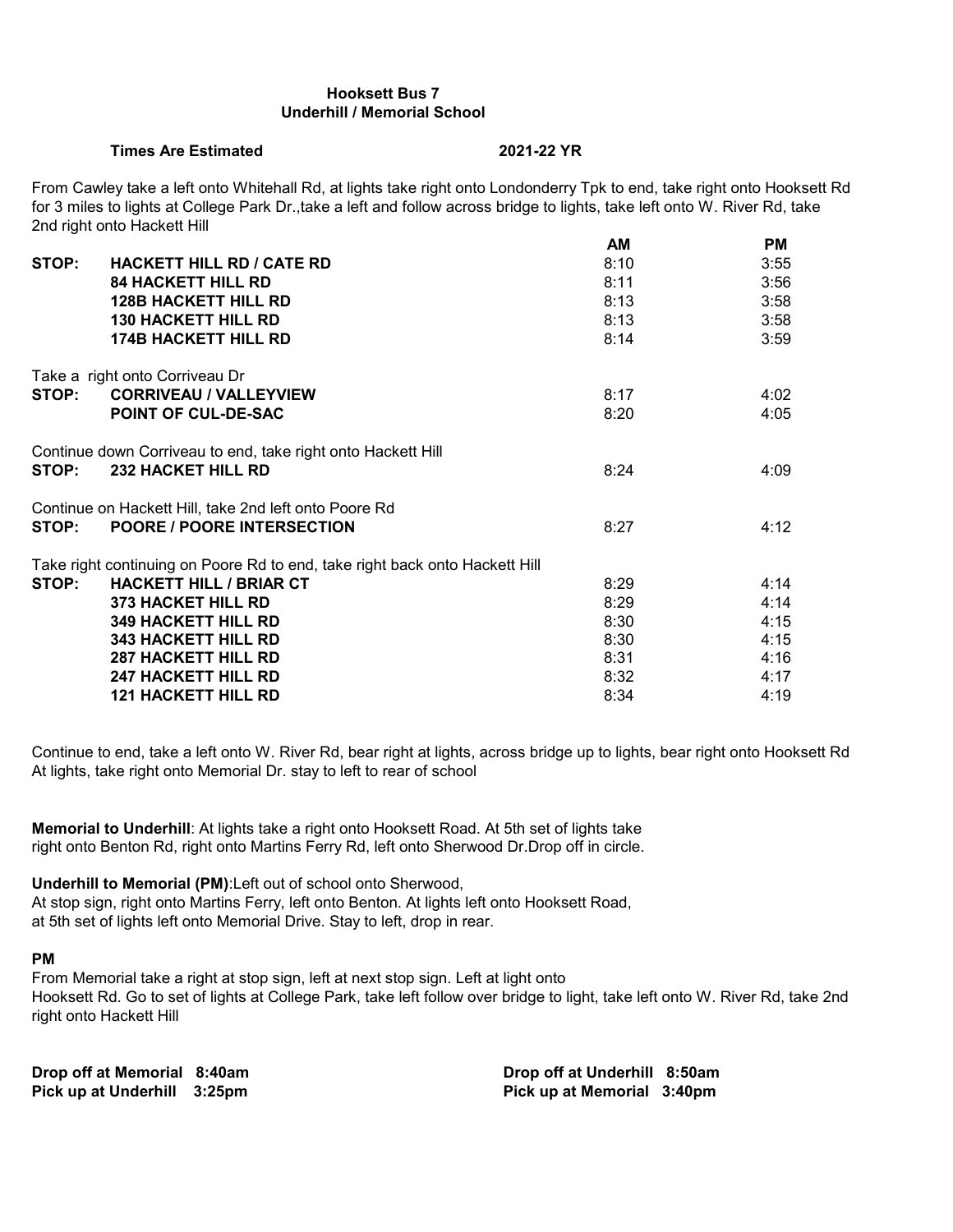### **Hooksett Bus 8 Underhill / Memorial School**

|                                  | <b>Times Are Estimated</b>                                                                                                                                                     | 2021-22 YR           |                      |
|----------------------------------|--------------------------------------------------------------------------------------------------------------------------------------------------------------------------------|----------------------|----------------------|
|                                  | From Cawley School take a left onto Whitehall Rd to light. Take right onto Londonderry Tpk, take<br>1st left onto Clough Ave to lights, cross over Hooksett Rd. onto Benton Rd |                      |                      |
| STOP:                            | <b>31 BENTON RD</b>                                                                                                                                                            | AM<br>8:10           | PM.<br>****          |
| STOP:                            | At stop sign take right onto Martins Ferry, left onto Sherwood follow around<br><b>SHERWOOD / CAMELOT</b><br><b>SHERWOOD / LANCELOT</b>                                        | 8:12<br>8:13         | 3:42<br>3:43         |
| STOP:                            | At stop sign take left onto Sherwood to end, right onto Martins Ferry, left onto Benton<br><b>36 BENTON RD</b>                                                                 | 8:15                 | 3:45                 |
| STOP:                            | Continue to lights, take right onto Hooksett Rd. at 2nd light take left onto Whitehall Rd to light,<br>take left onto Londonderry Tpk.<br><b>LONDONDERRY TPK / MALLARD</b>     | 8:19                 | 3:49                 |
| STOP:                            | Continue to end, right onto Hooksett Rd, at next set of lights take right onto Lindsay Dr<br><b>LINDSAY / VIRGINIA</b>                                                         | 8:23                 | 3:53                 |
| STOP:                            | Take right onto Virginia Ct<br><b>VIRGINIA / BURBANK WAY</b><br><b>VIRGINIA / NANCY</b>                                                                                        | 8:24<br>8:25         | 3:54<br>3:55         |
| STOP:                            | Take left onto Nancy Ln<br><b>NANCY / LINDSAY</b>                                                                                                                              | 8:26                 | 3:56                 |
| STOP:                            | Go straight across continuing on Nancy<br><b>NANCY / JULIA</b>                                                                                                                 | 8:27                 | 3:57                 |
| STOP:                            | Take right onto Julia Dr<br><b>JULIA / STIRLING</b>                                                                                                                            | 8:28                 | 3:58                 |
| Take left onto Stirling<br>STOP: | <b>STIRLING / LENNOX</b><br><b>STIRLING / THISTLE</b>                                                                                                                          | 8:29<br>8:30         | 3:59<br>4:00         |
| STOP:                            | Follow Stirling around to stop sign<br><b>STIRLING / LINDSAY / LENNOX</b>                                                                                                      | 8:31                 | 4:01                 |
| STOP:                            | Take left onto Lindsay<br><b>LINDSAY / JULIA</b>                                                                                                                               | 8:33                 | 4:03                 |
| STOP:                            | Continue to lights, take right onto Hooksett Rd<br><b>HOOKSETT / OAKHILL</b><br><b>HOOKSETT / HUNT ST</b><br><b>HOOKSETT / GARY AVE</b>                                        | 8:35<br>8:36<br>8:37 | 4:05<br>4:06<br>4:07 |

Continue on Hooksett Rd, at 2nd light take left onto Memorial Dr. stay to left to drop in back of school

**PM From Hooksett / Gary stop:** At lights take right onto Thames Rd. right into plaza follow around to end left onto Thames Rd. to lights, left onto Hooksett Rd, at 5th set of lights take right onto Benton Rd.

**STOP: 31 BENTON RD**  $4:12$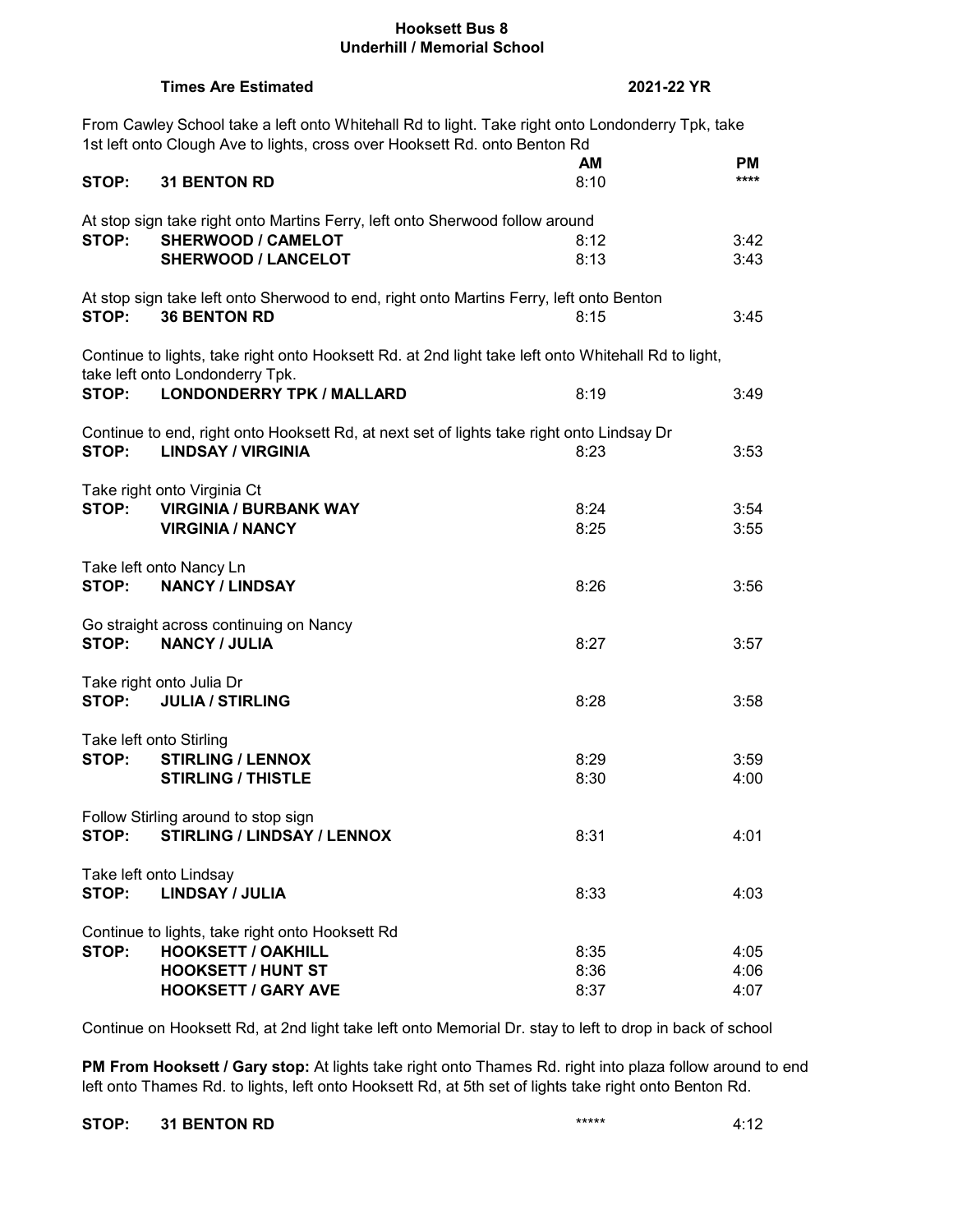# **CONTINUED**

# **H-8 CONT**

**Memorial to Underhill:** At lights take right onto Hooksett Rd, 5th set of lights take right onto Benton to end, right onto Martins Ferry, left onto Sherwood, right into school p/u in circle

**PM**: To first stop, right out of Underhill onto Sherwood follow around

**Drop off at Memorial 8:40 AM Drop off at Underhill 8:50am Pick up at Memorial 3:25 PM**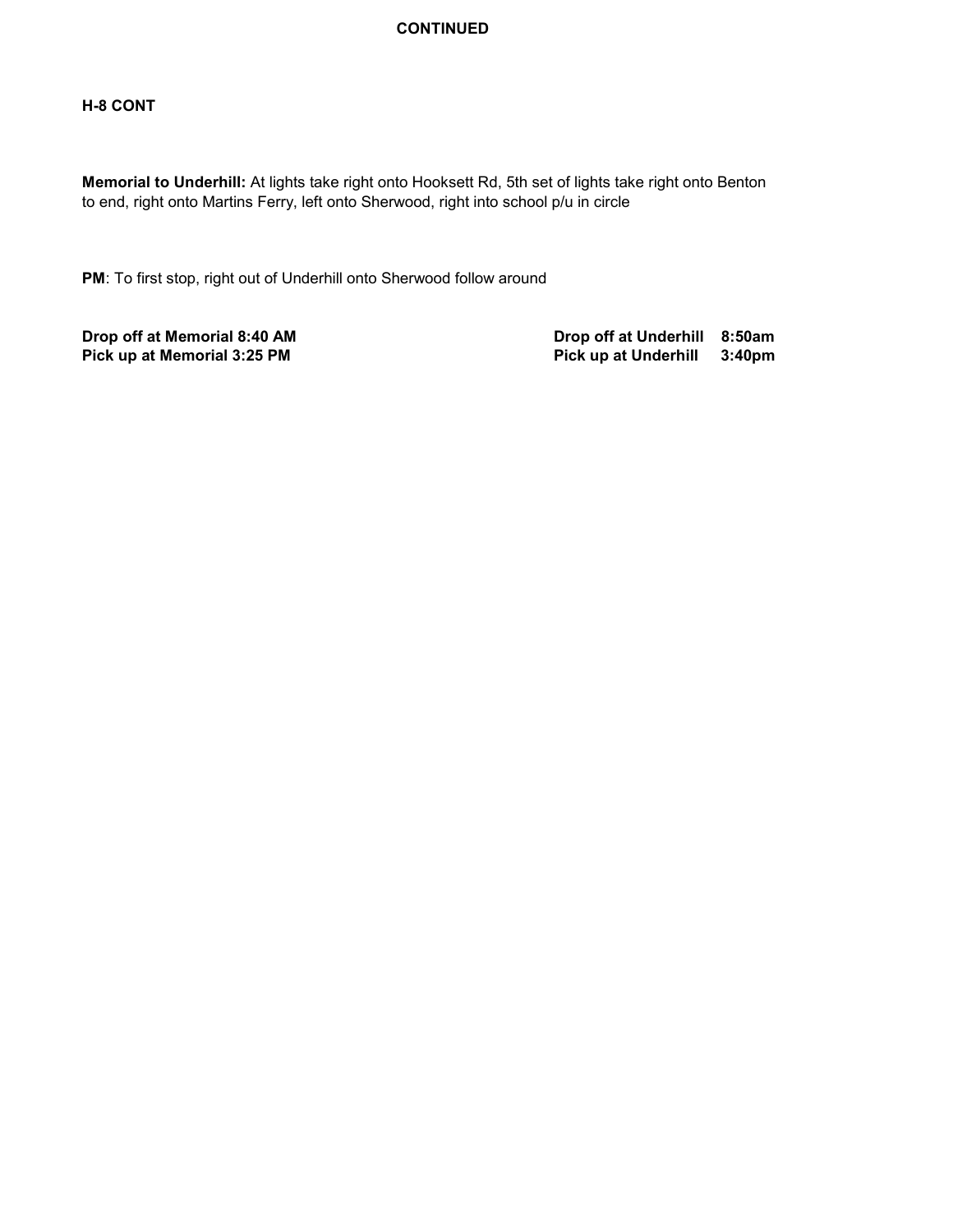### **Hooksett Bus 9 Underhill / Memorial School**

|       | <b>Times Are Estimated</b>                                                                                                                                                                                | 2021-22 YR |           |
|-------|-----------------------------------------------------------------------------------------------------------------------------------------------------------------------------------------------------------|------------|-----------|
|       | From Cawley take a left onto Whitehall, right onto By-Pass 28, right onto Hooksett Rd, go approx.<br>3 miles to lights at College Park Dr take left and follow across bridge, bear right onto W. River Rd |            |           |
|       |                                                                                                                                                                                                           | <b>AM</b>  | <b>PM</b> |
| STOP: | <b>W. RIVER / EDGEWATER</b>                                                                                                                                                                               | 8:10       | 3:55      |
|       | 489 W. RIVER RD                                                                                                                                                                                           | 8:10       | 3:55      |
| STOP: | Go to top of hill, turn around on the right at dirt area to reverse direction<br>THE RESIDENCES<br><b>WINDSOR TERRACE</b><br>$\prime$<br>(512 W.River Rd)<br>(502 W. River Rd)                            | 8:12       | 3:57      |
|       | 486 W. RIVER RD                                                                                                                                                                                           | 8:13       | 3:58      |
| STOP: | Take a right onto Pinnacle St, left onto Donald St,<br><b>DONALD / PINNACLE</b>                                                                                                                           | 8:14       | 3:59      |
|       | Continue on Donald right onto Vista                                                                                                                                                                       |            |           |
| STOP: | <b>VISTA / SUMMIT</b>                                                                                                                                                                                     | 8:15       | 4:00      |
| STOP: | Continue straight, take right onto Pinnacle<br><b>PINNACLE / BIRCH HILL</b>                                                                                                                               | 8:16       | 4:01      |
|       | Take a right onto W. River Rd.                                                                                                                                                                            |            |           |
| STOP: | 122 W. RIVER RD                                                                                                                                                                                           | 8:19       | 4:03      |
|       | W. RIVER RD / GOSSELIN AVE                                                                                                                                                                                | 8:19       | 4:03      |
|       | Continue through 3 sets of lights, take next left onto Goonan, swing around island                                                                                                                        |            |           |
| STOP: | <b>GOONAN / KIMBALL / W. RIVER</b>                                                                                                                                                                        | 8:22       | 4:06      |
|       | Take right onto W. River Rd                                                                                                                                                                               |            |           |
| STOP: | W. RIVER RD / HIDDEN RANCH                                                                                                                                                                                | 8:27       | 4:11      |
|       | W. RIVER RD / SUNRISE                                                                                                                                                                                     | 8:27       | 4:11      |
|       | W. RIVER RD / SCOTT AVE (1st Ent.)                                                                                                                                                                        | 8:28       | 4:12      |
|       | W. RIVER RD / MEADOW CREST                                                                                                                                                                                | 8:29       | 4:13      |
|       | W. RIVER RD / BAYVIEW TERR.                                                                                                                                                                               | 8:30       | 4:14      |

Take right at lights, cross over bridge up to light, bear right onto Hooksett Rd to light, right onto Memorial Dr, stay to left to back of school

**W. RIVER RD / BAYVIEW TERR.** 8:30 4:14<br>455 W. RIVER RD 8:32 4:16

**Underhill to Memorial (PM)** :Left out of school onto Sherwood, At stop sign, right onto Martins Ferry, left onto Benton. At lights left onto Hooksett Road, at 5th set of lights left onto Memorial Drive. Stay to left, drop in rear.

**455 W. RIVER RD** 

| Drop off at Memorial 8:40am | Drop off at Underhill 8:50am |  |
|-----------------------------|------------------------------|--|
| Pick up at Underhill 3:25pm | Pick up at Memorial 3:40 pm  |  |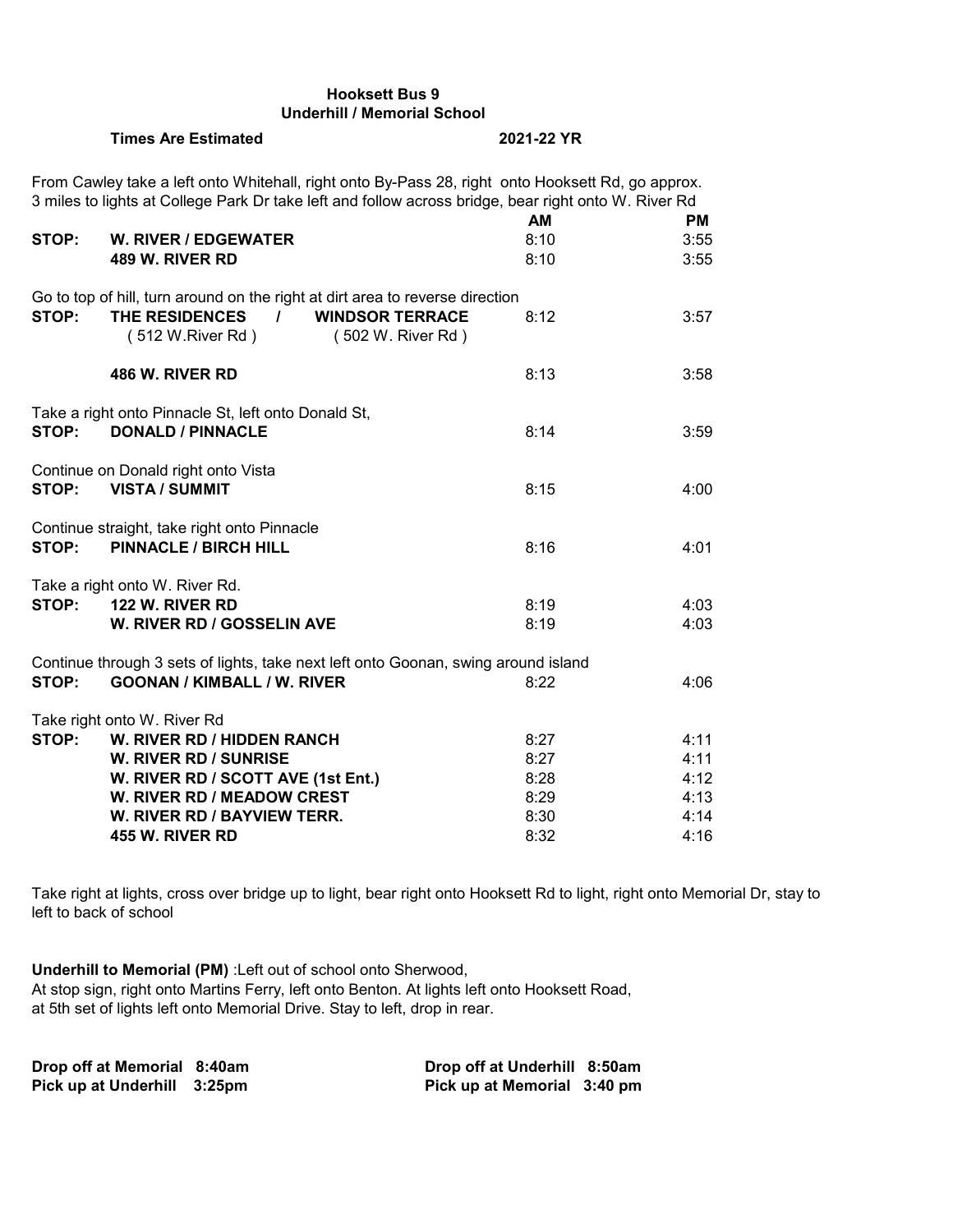#### **Hooksett Bus 10 Underhill / Memorial School**

**Times Are Estimated 2021-22 YR**

**AM PM**

From Cawley take a left onto Whitehall Rd, at lights take right onto Londonderry Tpk to end, take right onto Hooksett Rd for 3 miles to lights at College Park Dr.,take a left and follow across bridge to lights, take left onto W. River Rd, take 2nd right onto Hackett Hill, after underpass take 2nd right onto Sawhill, left to follow around<br>**AM** 

| STOP: | <b>CUT OUT ON RIGHT</b>                                                                                                                                                                                                 | 8:05                                         | 3:52                                         |
|-------|-------------------------------------------------------------------------------------------------------------------------------------------------------------------------------------------------------------------------|----------------------------------------------|----------------------------------------------|
| STOP: | Continue to end, take right onto Hackett Hill, take right onto South Bow<br><b>23 SO. BOW RD</b><br>SO. BOW / ROY / MOUNTAINVIEW                                                                                        | 8:07<br>8:08                                 | 3:54<br>3:55                                 |
| STOP: | Take a left onto Roy Rd<br><b>ROY / ALMEDA LN</b>                                                                                                                                                                       | 8:09                                         | 3:56                                         |
| STOP: | Continue straight on Roy, left onto Pearl<br><b>PEARL / QUIMBY MT</b>                                                                                                                                                   | 8:11                                         | 3:58                                         |
| STOP: | Follow to end, right onto Roy, left onto Almeda<br><b>ALMEDA / S. BOW</b>                                                                                                                                               | 8:14                                         | 4:01                                         |
| STOP: | Take a right onto South Bow<br><b>26 SO. BOW RD</b>                                                                                                                                                                     | 8:15                                         | 4:02                                         |
| STOP: | Take next right onto Mason Dr, 1st right onto Orchard<br><b>ORCHARD / VIEWPONT</b>                                                                                                                                      | 8:17                                         | 4:04                                         |
| STOP: | Take a left onto Viewpoint<br><b>VIEWPOINT / HILLTOP / MASON</b>                                                                                                                                                        | 8:17                                         | 4:04                                         |
| STOP: | Take left onto Mason Ave, at stop sign take a right onto So. Bow Rd<br><b>SO. BOW / MORNINGSIDE</b>                                                                                                                     | 8:18                                         | 4:05                                         |
| STOP: | Go to stop sign, right onto Hackett Hill, 2nd right onto Goffstown Rd<br>100 GOFFSTOWN<br>(20th Skeet & Clay Club)                                                                                                      | 8:21                                         | 4:08                                         |
| STOP: | Turn into Skeet Club making u-turn around sign to reverse direction<br><b>85 GOFFSTOWN RD</b><br>81 GOFFSTOWN RD<br><b>67 GOFFSTOWN RD</b><br><b>35 GOFFSTOWN RD</b><br><b>13 GOFFSTOWN RD</b><br><b>5 GOFFSTOWN RD</b> | 8:22<br>8:22<br>8:23<br>8:24<br>8:25<br>8:25 | 4:09<br>4:09<br>4:10<br>4:11<br>4:12<br>4:12 |
| STOP: | Continue to stop sign, take left onto Hackett Hill Rd, take right onto Cross Rd<br><b>73 CROSS RD</b>                                                                                                                   | 8:28                                         | 4:15                                         |

Continue to end, take a left onto W. River Rd, bear right at lights, across bridge up to lights, bear right onto Hooksett Rd. At lights, take right onto Memorial Dr. stay to left to back of school

**Drop off at Memorial 8:40 am / Underhill 8:50 Pick up at Underhill 3:25pm / Memorial 3:40**

**Memorial to Underhill**: At lights take a right onto Hooksett Road. At 5th set of lights take right onto Benton Rd, right onto Martins Ferry Rd, left onto Sherwood Dr. Drop off in circle.

**Underhill to Memorial (PM)**:Left out of school onto Sherwood, right onto Martins Ferry, left onto Benton At lights left onto Hooksett Road, at 5th set of lights, left onto Memorial Dr, stay left to back of school

**PM:** From Memorial take a right at stop sign, left at next stop sign. Left at light onto Hooksett Rd. Go to lights at College Park, take left follow over bridge to light, left onto W. River Rd, take 2nd right onto Hackett Hill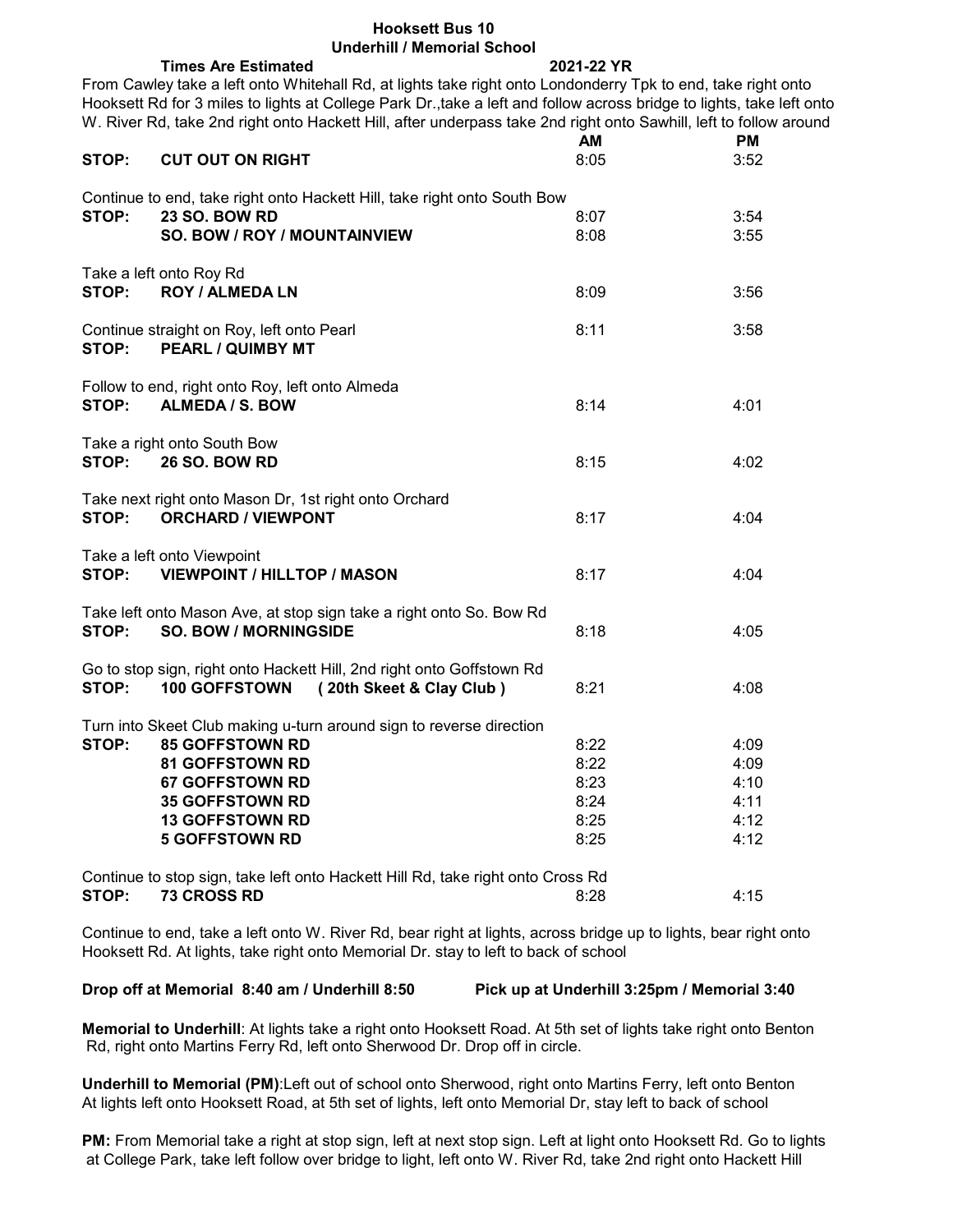# **Hooksett Bus 11 Underhill / Memorial School**

# **Times Are Estimated 2021-22 YR**

| right into Plaza | Follow Hooksett Rd to Granite Hill Plaza, at light take a right onto Thames Rd    |            |                   |
|------------------|-----------------------------------------------------------------------------------|------------|-------------------|
|                  | STOP: ABOVE AND BEYOND DAYCARE                                                    | AM<br>8:25 | <b>PM</b><br>3:45 |
| STOP:            | Follow around to stop sign, take a right onto Thames<br><b>THAMES / SHANNON</b>   | 8:26       | 3:46              |
| STOP:            | Take left onto Shannon<br><b>THE HAMLET SIGN</b>                                  | 8:27       | 3:47              |
| STOP:            | Take 2nd right onto Avon<br><b>AVON / WELLAND RD</b>                              | 8:29       | 3:49              |
| STOP:            | Take the left onto Welland Rd<br><b>YORKSHIRE SIGN</b>                            | 8:29       | 3:49              |
| STOP:            | Proceed to stop sign, take a left which remains Welland Rd<br><b>WINDSOR SIGN</b> | 8:30       | 3:50              |

At stop sign take right to set of lights.Go across onto Memorial Dr, stay to left to back of school

**Memorial to Underhill**: At lights take a right onto Hooksett Road. At 5th set of lights take right onto Benton Rd, right onto Martins Ferry Rd, left onto Sherwood Dr.Drop off in circle.

**Underhill to Memorial**:Left out of school onto Sherwood,

At stop sign, right onto Martin's Ferry, left onto Benton. At lights left onto Hooksett Road, at 5th set of lights left onto Memorial Drive. Stay to left, p/u in rear.

# **PM :**

At Memorial continue around back, right at stop sign, left at next stop sign, right at lights. left at next lights, right into Granite Hill Plaza to start route

**Drop off at Memorial 8:40am Drop off at Underhill 8:50am Pick up at Underhill 3:25pm Pick up at Memorial 3:40 PM**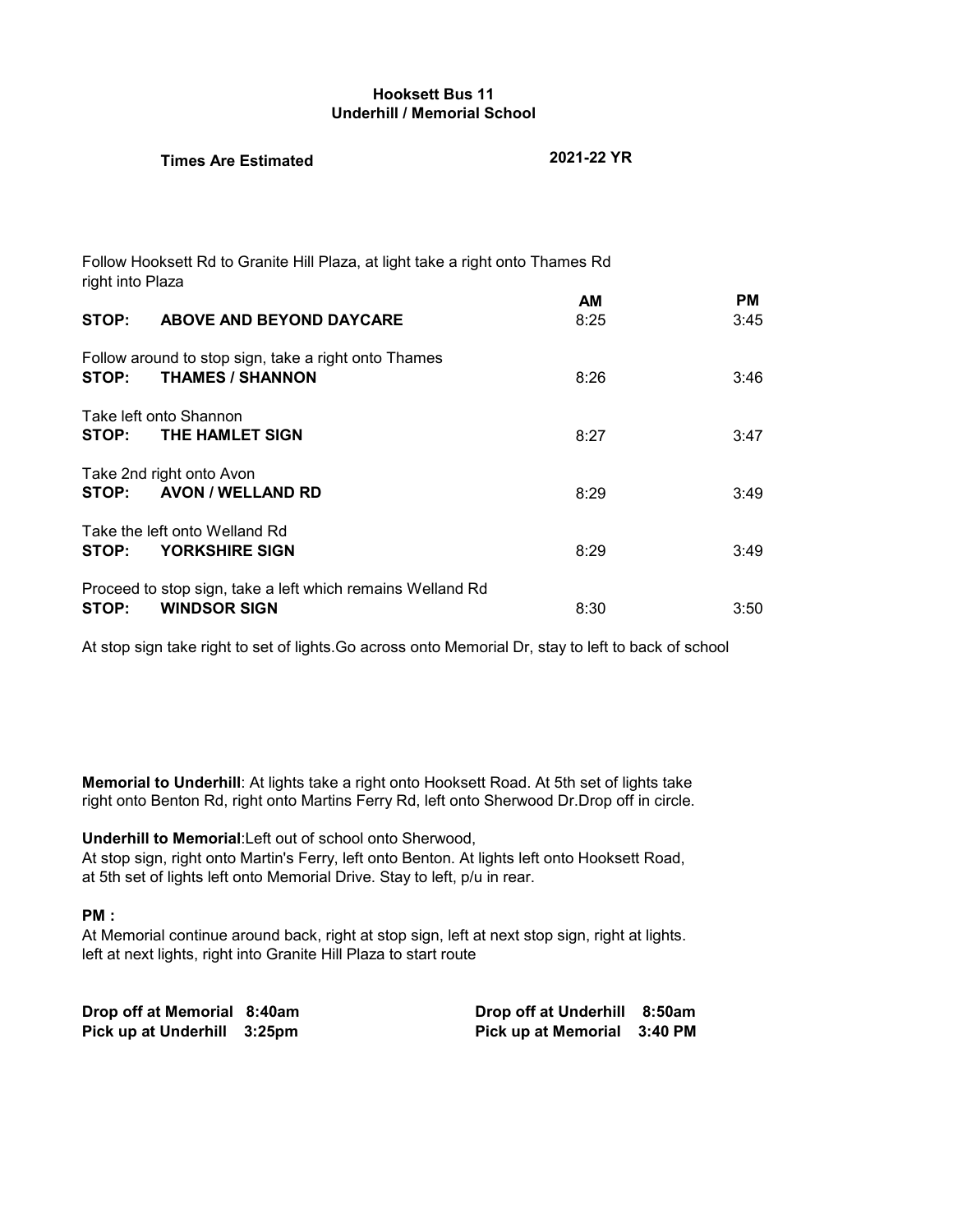### **Hooksett Bus 12 Underhill / Memorial School**

|       | <b>Times Are Estimated</b>                                                                                                                                                                                                                                                       | 2021-22 YR   |              |
|-------|----------------------------------------------------------------------------------------------------------------------------------------------------------------------------------------------------------------------------------------------------------------------------------|--------------|--------------|
|       | From Cawley take a left onto Whitehall Rd, right onto Londonderry Tpk to end, right onto Hooksett Rd,<br>follow for 3 miles through lights                                                                                                                                       | AM           | <b>PM</b>    |
| STOP: | <b>1787 HOOKSETT RD</b>                                                                                                                                                                                                                                                          | 8:15         | 3:40         |
| STOP: | Continue on Hooksett Rd through light, take right onto 28, take next right onto Chester TPK to end, right<br>onto Granite St (Allenstown) to light, left back onto Hooksett Rd, take right onto Granite St in Hooksett<br><b>GRANITE / OTTERSON</b><br><b>GRANITE / HIGHLAND</b> | 8:24<br>8:24 | 3:49<br>3:49 |
| STOP: | Go left, take left onto Stevens follow around<br><b>STEVENS / BULLARD</b>                                                                                                                                                                                                        | 8:25         | 3:50         |
| STOP: | Left onto Bullard to stop sign, right onto Granite St<br><b>GRANITE / KNIGHTS</b>                                                                                                                                                                                                | 8:26         | 3:51         |
| STOP: | Go to end, right onto Hooksett Rd<br><b>1626 HOOKSETT RD</b>                                                                                                                                                                                                                     | 8:28         | 3:53         |
| STOP: | Continue on Hooksett Dr, take a right onto Morse Dr. Morse continues to right<br><b>MORSE / DALE</b>                                                                                                                                                                             | 8:31         | 3:56         |
| STOP: | Left onto Dale Rd continue to stop sign<br>DALE / CONDO'S (2nd Ent)                                                                                                                                                                                                              | 8:33         | 3:58         |

Continue to end, take right onto Hooksett Rd. to light, right onto Memorial Dr.stay left to back of school

**Drop off at Memorial 8:40am Drop off at Underhill 8:50am Pick up at Memorial 3:40pm** 

**Memorial to Underhill (AM)** At lights take a right onto Hooksett Road. At 5th set of lights take right onto Benton Rd, right onto Martins Ferry Rd, left onto Sherwood, right into school drop in circle

**Underhill to Memorial (PM)** :Left out of school onto Sherwood, At stop sign, right onto Martins Ferry, left onto Benton. At lights left onto Hooksett Road, at 5th set of lights left onto Memorial Drive. Stay left to rear of school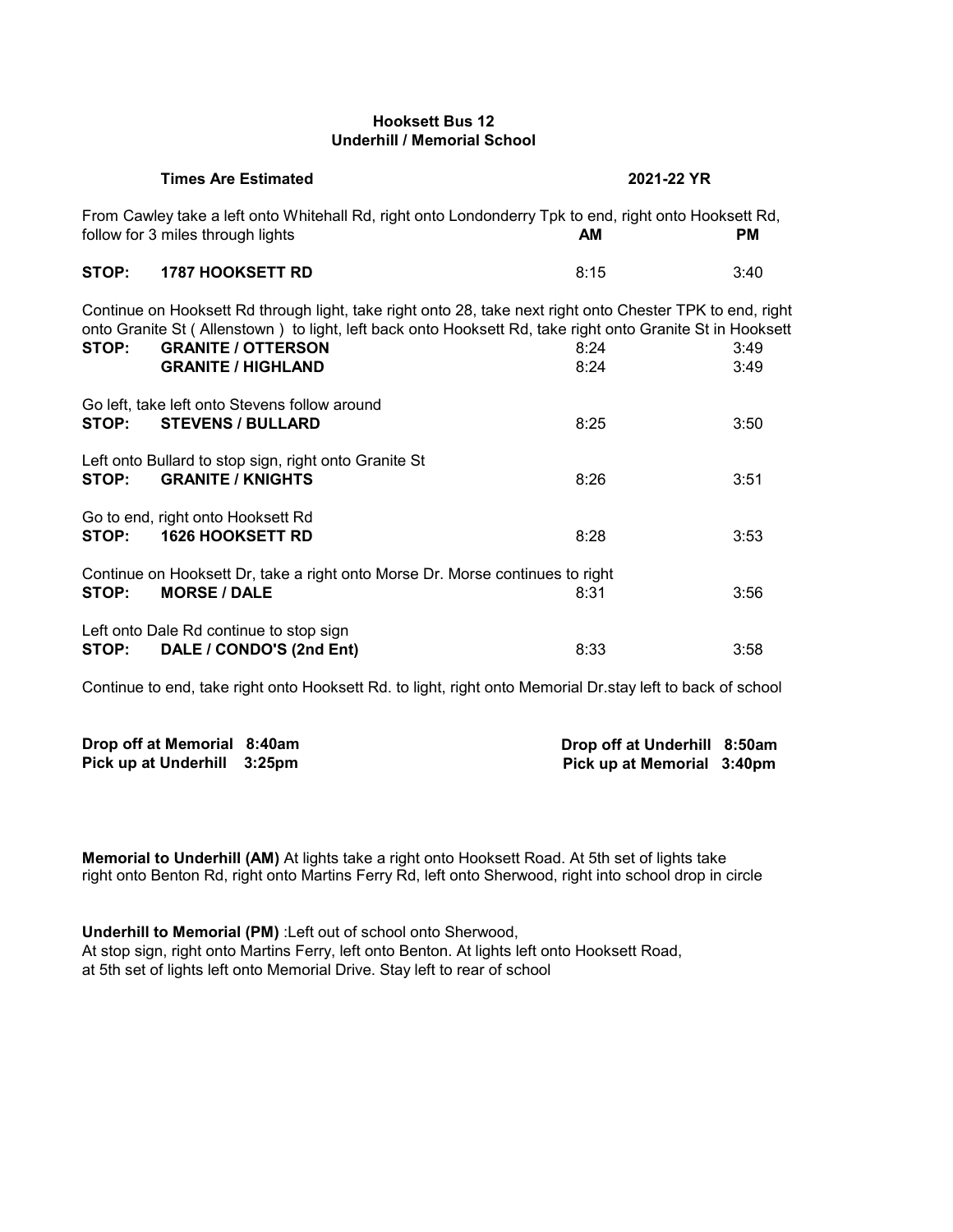# **Hooksett Bus 13 Underhill / Memorial School**

#### **Times Are Estimated 2021-22 YR**

From Cawley School take a left onto Whitehall Rd to lights, cross over, take left onto Harvest Dr

|       |                                                                                               | AМ   | PM.  |
|-------|-----------------------------------------------------------------------------------------------|------|------|
|       | Take right onto Harvest                                                                       |      |      |
|       | STOP: 26 HARVEST DR                                                                           | 8:15 | 3:50 |
|       | Continue around Harvest, which turns into Monroe                                              |      |      |
| STOP: | <b>MONROE / LINCOLN</b>                                                                       | 8:16 | 3:52 |
|       | <b>MONROE / MADISON AVE</b>                                                                   | 8:17 | 3:53 |
|       | Take a right onto Madison Ave, left onto By-Pass 28(Londonderry Tpk), right onto Whitehall Rd |      |      |
| STOP: | <b>WHITEHALL / HARMONY LN</b>                                                                 | 8:19 | 3:55 |
|       | <b>WHITEHALL / DORIS</b>                                                                      | 8:19 | 3:55 |
|       | <b>WHITEHALL / WHITEHALL TERR.</b>                                                            | 8:20 | 3:56 |
|       |                                                                                               |      |      |
|       | Take a right onto Evelyn St                                                                   |      |      |
| STOP: | <b>EVELYN / ALDERWOOD</b>                                                                     | 8:22 | 3:58 |
|       | <b>EVELYN / LAUREL</b>                                                                        | 8:23 | 3:58 |
|       | Take a left onto Laurel Rd, left onto Whitehall Rd                                            |      |      |
| STOP: | <b>WHITEHALL / HERON VIEW</b>                                                                 | 8:25 | 4:00 |
|       | <b>68 WHITEHALL RD</b>                                                                        | 8:25 | 4:00 |
|       | <b>WHITEHALL / BERRYHILL</b>                                                                  | 8:26 | 4:01 |
|       | <b>50 WHITEHALL RD</b>                                                                        | 8:26 | 4:01 |
|       | <b>31 WHITEHALL RD</b>                                                                        | 8:27 | 4:02 |
|       | <b>18 WHITEHALL RD</b>                                                                        | 8:27 | 4:02 |

Go thru set of lights onto Martins Ferry Rd, left onto Sherwood Dr, right into Underhill Drop students off in the circle.

**Underhill to Memorial**:Left out of school onto Sherwood, At stop sign, right onto Martins Ferry, left onto Benton. At lights left onto Hooksett Road, at 5th set of lights left onto Memorial Drive. Stay to left, drop in rear.

**Memorial to Underhill:(PM)** At lights take a right onto Hooksett Road. At 5th set of lights take right onto Benton Rd, right onto Martins Ferry Rd, left onto Sherwood, right into school p/u in circle. Left onto Sherwood, right onto Martins Ferry, straight thru lights, right onto Harvest to start route

# **AM: P/U NEW MORNING STUDENTS AT UNDERHILL AND BRING TO MEMORIAL**

**Pick up at Memorial 3:35pm Pick up at Underhill 3:45pm**

**Drop off at Underhill 8:40am Drop off at Memorial 8:50am**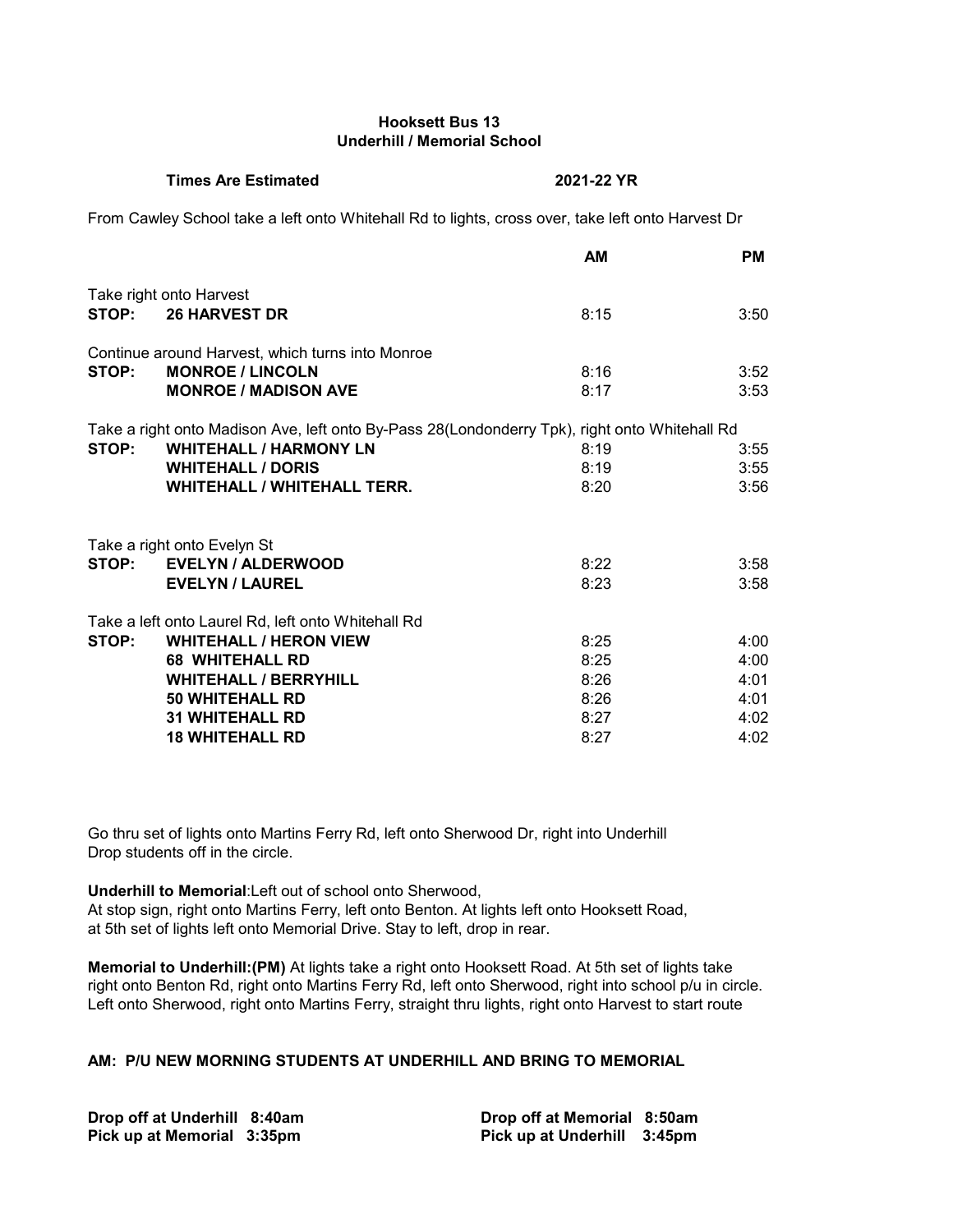# **Hooksett Bus 14 Underhill / Memorial School**

#### **Times Are Estimated 2021-22 YR**

From Cawley School take left onto Whitehall Rd to lights, right onto Londonderry Tpk, left onto Clough to lights, left onto Hooksett Rd to 2nd light, left onto Whitehall Rd

|       |                                                                       | AМ   | PM.  |
|-------|-----------------------------------------------------------------------|------|------|
| STOP: | <b>3 WHITEHALL RD</b>                                                 | 8:05 | 3:40 |
|       | <b>17 WHITEHALL RD</b>                                                | 8:05 | 3:40 |
|       | <b>159 WHITEHALL RD</b>                                               | 8:08 | 3:43 |
|       | <b>205 WHITEHALL RD</b>                                               | 8:10 | 3:45 |
|       | <b>241 WHITEHALL RD</b>                                               | 8:11 | 3:46 |
|       | <b>331 WHITEHALL RD</b>                                               | 8:11 | 3:46 |
|       | <b>WHITEHALL / CHESTER TPK</b>                                        | 8:12 | 3:47 |
|       | <b>359 WHITEHALL RD</b>                                               | 8:12 | 3:47 |
|       | <b>367 WHITEHALL RD</b>                                               | 8:13 | 3:48 |
|       |                                                                       |      |      |
|       | Take a left onto Andrea Ave                                           |      |      |
| STOP: | <b>ANDREA / CLAY</b>                                                  | 8:14 | 3:49 |
|       | Continue on Andrea follow around to cut-out on right                  |      |      |
| STOP: | <b>ANDREA / CUT OUT</b>                                               | 8:16 | 3:51 |
|       |                                                                       |      |      |
|       | At stop sign go right onto Whitehall Rd, next right onto Rowes Corner |      |      |
| STOP: | <b>ROWES CORNER / CHESTER TPK</b>                                     | 8:18 | 3:53 |
|       |                                                                       |      |      |
|       | Take left onto Chester Tpk to stop sign, take right onto Whitehall Rd |      |      |
| STOP: | <b>WHITEHALL RD / ROWES CORNER</b>                                    | 8:19 | 3:54 |
|       | <b>242 WHITEHALL RD</b>                                               | 8:22 | 3:57 |
|       |                                                                       |      |      |
|       | Continue on Whitehall Rd, take 3rd right onto Casey Dr                |      |      |
| STOP: | <b>CASEY / FARRWOOD</b>                                               | 8:24 | 3:59 |
|       |                                                                       |      |      |
|       | Take a right onto Farrwood                                            |      |      |
| STOP: | CUT OUT (FIRE HYDRANT) ON RIGHT                                       | 8:25 | 4:00 |
|       | 5 FARRWOOD AVE (Neighborhood stop)                                    | 8:27 | 4:02 |

Take a right onto Whitehall Rd. Go through 2 sets of lights onto Martins Ferry Rd, left onto Sherwood Dr, right into Underhill. Drop students off in circle

| Drop of at Underhill 8:40am | Drop off at Memorial 8:50am |  |
|-----------------------------|-----------------------------|--|
| Pick up at Memorial 3:25pm  | Pick up at Underhill 3:40pm |  |

**Underhill to Memorial**:Left out of school onto Sherwood,

At stop sign, right onto Martins Ferry, left onto Benton. At lights left onto Hooksett Road, at 5th set of lights left onto Memorial Drive. Stay to left, drop in rear.

# **P/U NEW MORNING FROM MEMORIAL AND BRING TO UNDERHILL (PM ONLY)**

**Memorial to Underhill:(PM)** At lights take a right onto Hooksett Road. At 5th set of lights take right onto Benton Rd, right onto Martins Ferry Rd, left onto Sherwood, right into school p/u in circle. Left onto Sherwood, right onto Martins Ferry, go thru two sets of lights onto Whitehall to start route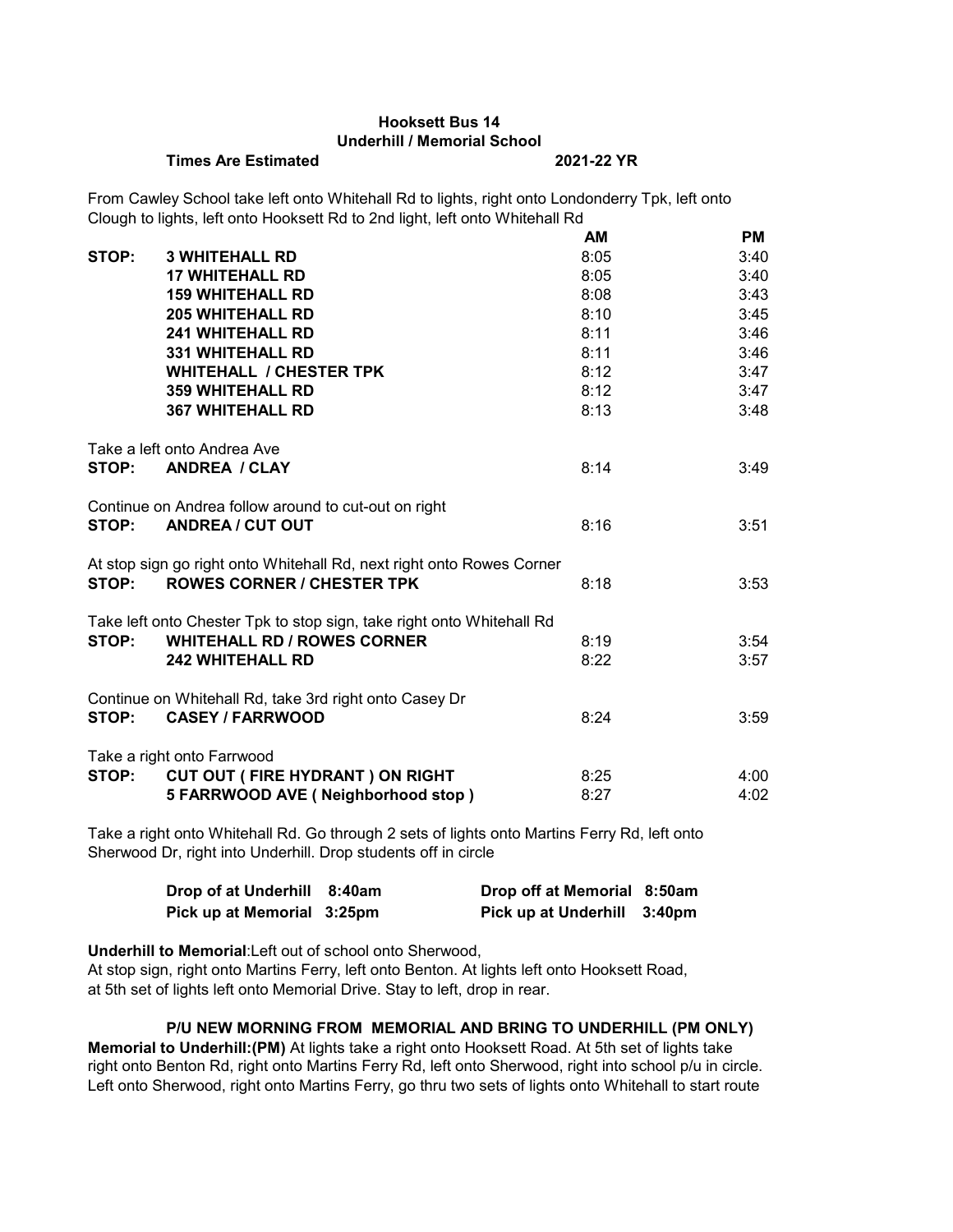# **Hooksett Bus 16 Underhill / Memorial School**

|                                | <b>Times Are Estimated</b>                                                                                                                                                                                                                   | 2021-22 YR           |                      |
|--------------------------------|----------------------------------------------------------------------------------------------------------------------------------------------------------------------------------------------------------------------------------------------|----------------------|----------------------|
| STOP:                          | Follow Londonderry Tpk to Hooksett Rd, right on Hooksett Rd, travel approx 3 miles, bear right on Campus Dr.<br><b>CAMPUS DR / UNIVERSITY CIR</b>                                                                                            | <b>AM</b><br>8:15    | <b>PM</b><br>3:45    |
| STOP:                          | Continue to Cul-De-Sac, to return back down Campus Dr<br><b>CAMPUS DR / MT. ST. MARY'S WAY</b>                                                                                                                                               | 8:17                 | 3:47                 |
| STOP:                          | At light take left onto Hooksett Rd, next right onto Pleasant View Dr, 1st left onto Morgan Dr<br>13 MORGAN DR (MARY-GO-ROUND DAYCARE)                                                                                                       | 8:20                 | 3:50                 |
| STOP:                          | Follow Morgan around to right to the bottom of the hill<br><b>MORGAN / GRANT</b>                                                                                                                                                             | 8:21                 | 3:51                 |
| STOP:                          | Take left onto Grant to end. Take right onto Main St to stop sign, take left continuing on Main St over bridge,<br>at light bear right onto W. River Rd, take next left onto Pine St, right onto Springer Rd<br><b>SPRINGER / BRANDYWINE</b> | 8:28                 | 3:58                 |
| STOP:                          | Take a left onto Brandywine,<br><b>BRANDYWINE / PINE</b>                                                                                                                                                                                     | 8:28                 | 3:58                 |
| Take a left onto Pine<br>STOP: | 35 PINE ST<br><b>PINE / ARDON</b><br><b>7 PINE ST</b>                                                                                                                                                                                        | 8:30<br>8:31<br>8:31 | 3:59<br>4:00<br>4:00 |
| STOP:                          | Take a right onto W. River Rd, at lights take a left onto Main St<br><b>MAIN / ROSEDALE</b>                                                                                                                                                  | 8:35                 | 4:04                 |
| STOP:                          | Take first right over bridge back onto Main St.<br><b>MAIN / LAFOND</b><br><b>41 MAIN ST</b><br><b>71 MAIN ST</b>                                                                                                                            | 8:37<br>8:37<br>8:38 | 4:06<br>4:06<br>4:07 |

At stop sign straight onto Hooksett Road. At light, right onto Memorial Dr, stay left to back of school

**Memorial to Underhill:** At lights take a right onto Hooksett Road. At 5th set of lights take right onto Benton Rd, right onto Martins Ferry Rd, left onto Sherwood Dr. Drop off in circle.

**PM:** From Memorial, left onto Hooksett Rd, at light bear right onto Campus Dr.

**Underhill to Memorial (PM)**: Left out of school onto Sherwood, right onto Martins Ferry, 2nd left onto Benton. At lights left onto Hooksett Road, at 5th set of lights, left onto Memorial Dr, stay left following to rear of school

**Drop off at Memorial 8:40am Drop off at Underhill 8:50am Pick up at Underhill 3:25pm Pick up at Memorial 3:40pm**